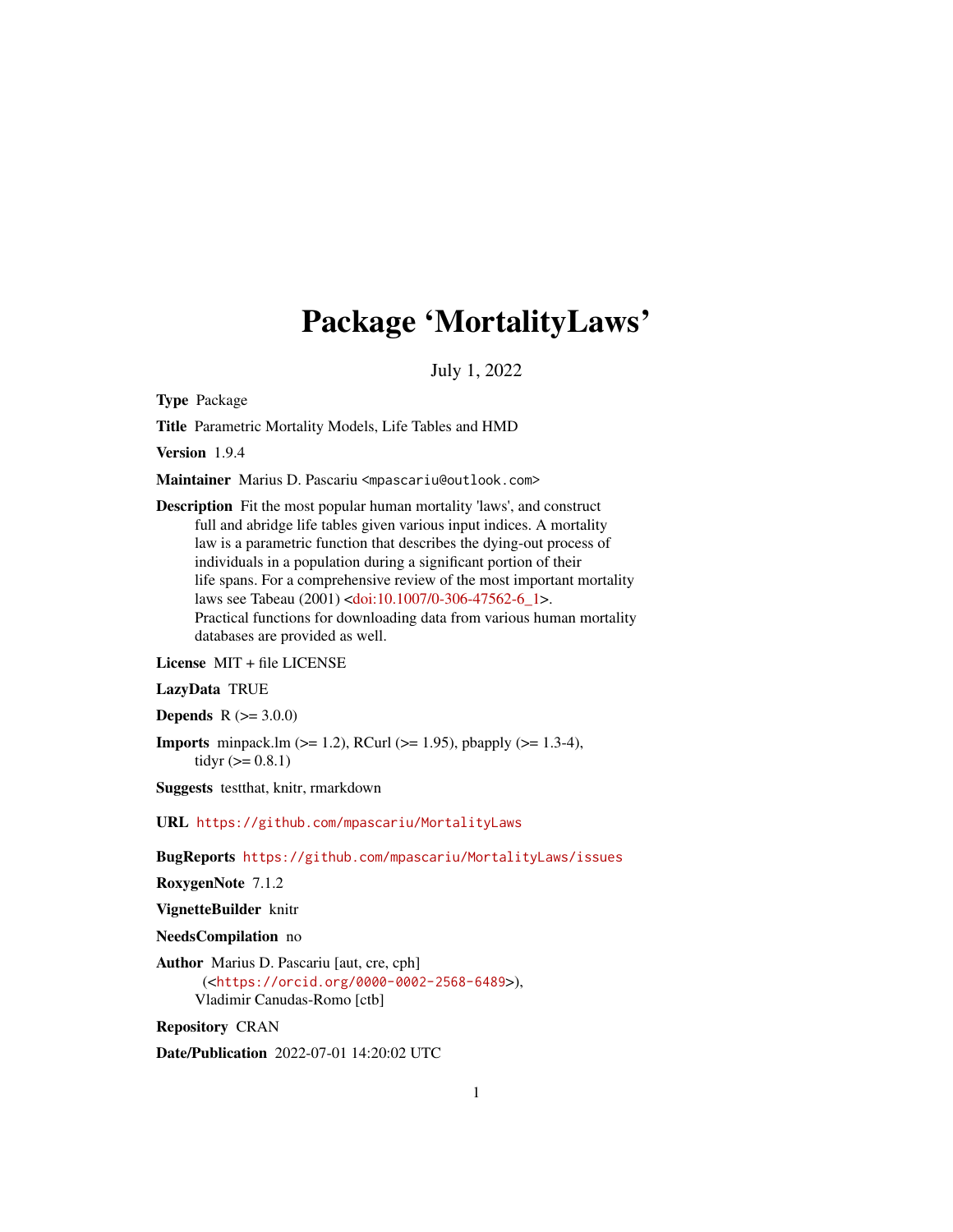#### <span id="page-1-0"></span> $2 \times 2$

# R topics documented:

| Index |      | 28 |
|-------|------|----|
|       |      |    |
|       |      |    |
|       |      |    |
|       |      |    |
|       |      |    |
|       |      |    |
|       |      |    |
|       |      |    |
|       |      |    |
|       |      |    |
|       |      |    |
|       |      |    |
|       |      |    |
|       |      |    |
|       | ahmd |    |

ahmd *MortalityLaws Test Data*

#### Description

Dataset containing altered death rates (mx), death counts (Dx) and exposures (Ex) for the female population living in England & Wales in four different years: 1850, 1900, 1950 and 2010. The data-set is provided for testing purposes only. Download the actual data free of charge from [https:](https://www.mortality.org) [//www.mortality.org](https://www.mortality.org). Once a username and a password are created on the website the function [ReadHMD](#page-21-1) can be used for downloading.

#### Usage

ahmd

#### Format

An object of class list of length 3.

#### Source

[Human Mortality Database](https://www.mortality.org)

#### See Also

[ReadHMD](#page-21-1)

#### Examples

head(ahmd\$mx)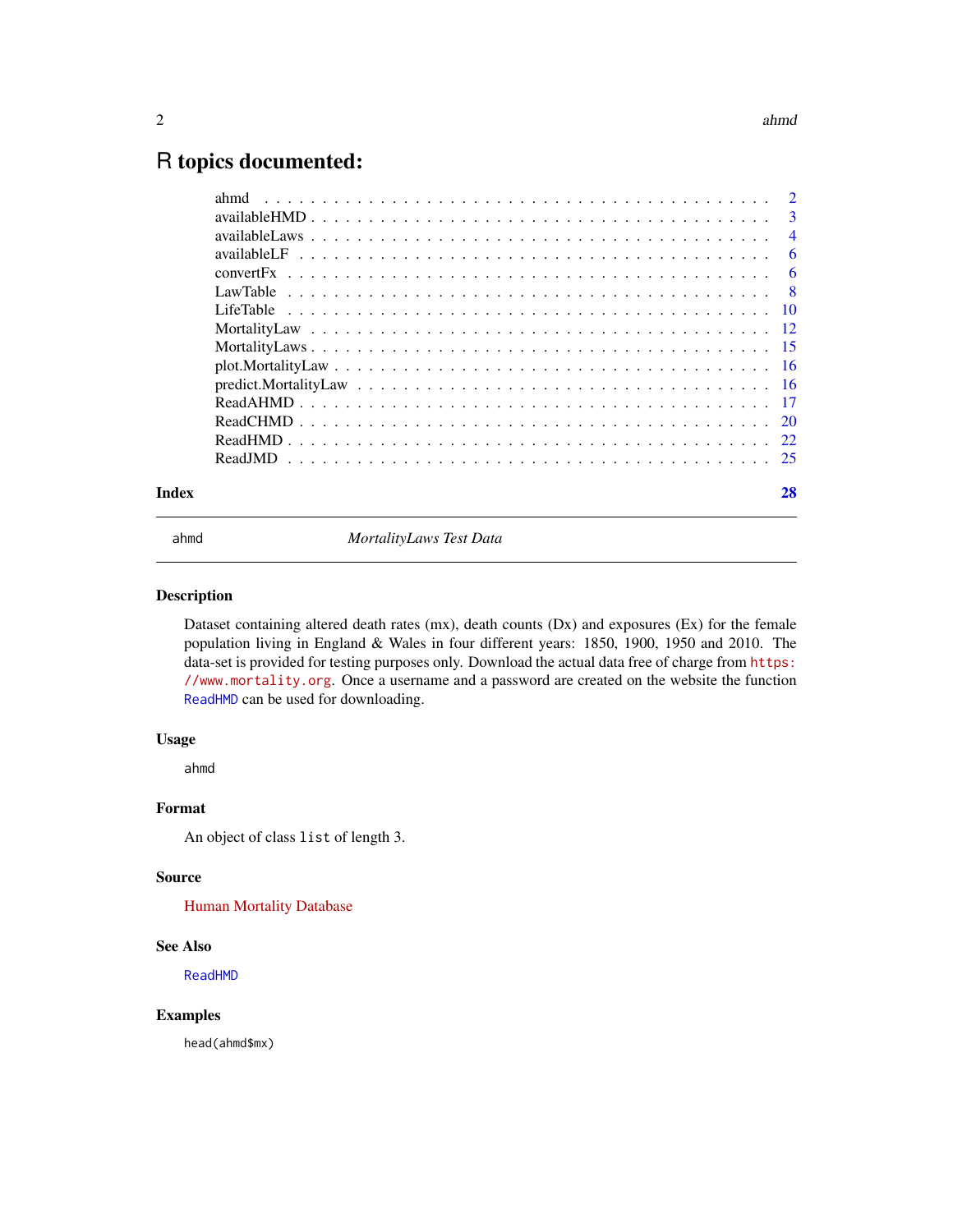<span id="page-2-0"></span>

# Description

The function returns information about available data in HMD (period life tables etc.), with the range of years covered by the life tables.

# Usage

```
availableHMD(link = "https://former.mortality.org/countries.csv")
```
# Arguments

link Link to the HMD csv file summarising the available data. Change it only if the path to the file has been modified and the maintainer of the package is not quick enough to realised that. Default: "https://former.mortality.org/countries.csv"

#### Value

An object of class availableHMD.

#### Author(s)

Marius D. Pascariu

# See Also

[ReadHMD](#page-21-1)

# Examples

## Not run: availableHMD()

## End(Not run)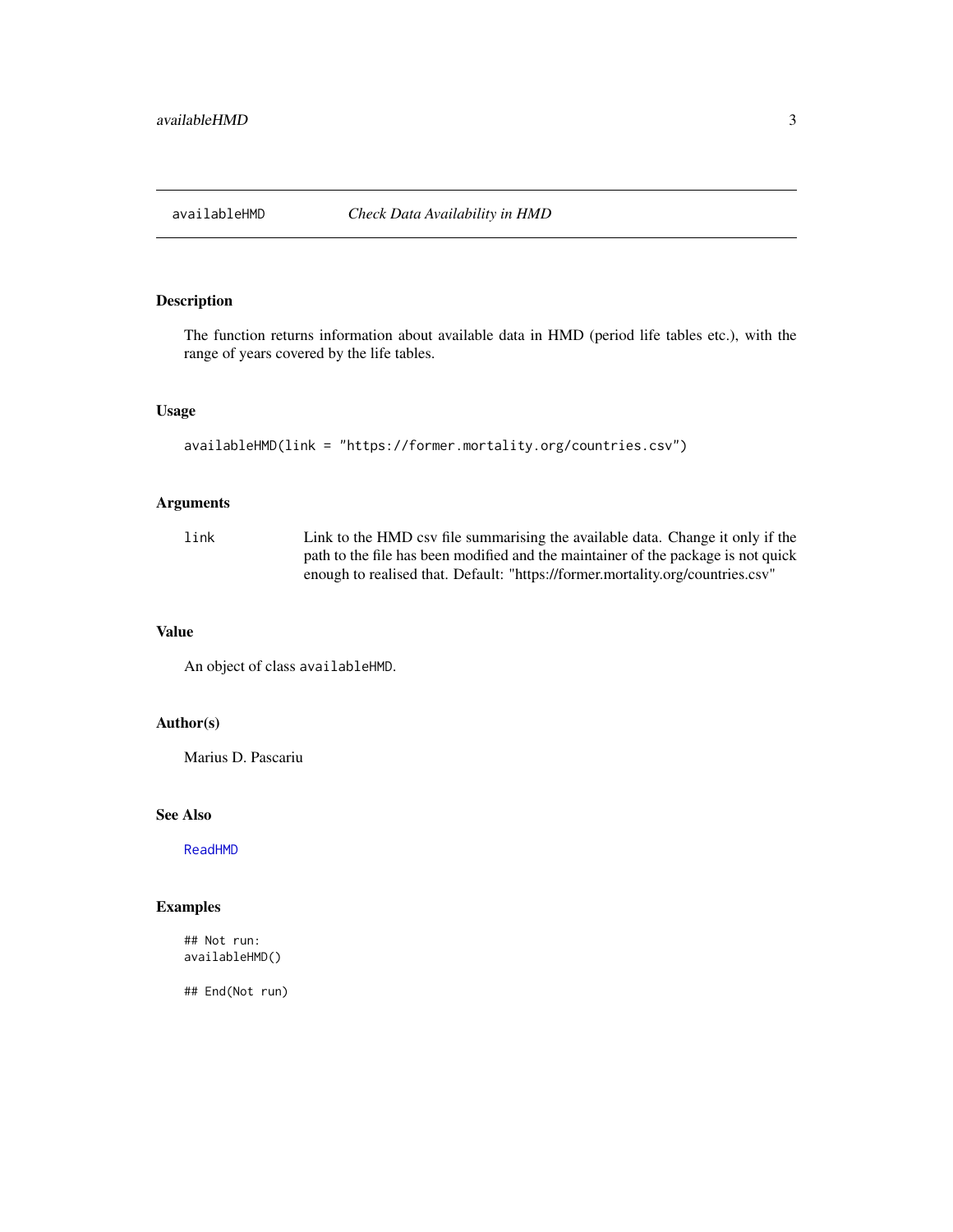#### **Description**

The function returns information about the parametric models that can be called and fitted in the [MortalityLaw](#page-11-1) function. For a comprehensive review of the most important mortality laws, Tabeau (2001) is a good starting point.

#### Usage

availableLaws(law = NULL)

#### Arguments

law Optional. Default: NULL. One can extract details about a certain model by specifying its codename.

#### Value

The output is of the "availableLaws" class with the components:

| table  | Table with mortality models and codes to be used in MortalityLaw |
|--------|------------------------------------------------------------------|
| legend | Table with details about the section of the mortality curve      |

# Author(s)

Marius D. Pascariu

#### References

- 1. Gompertz, B. (1825). [On the Nature of the Function Expressive of the Law of Human Mor](https://www.jstor.org/stable/107756)[tality, and on a New Mode of Determining the Value of Life Contingencies.](https://www.jstor.org/stable/107756) Philosophical Transactions of the Royal Society of London, 115, 513-583.
- 2. Makeham, W. (1860). On the Law of Mortality and Construction of Annuity Tables. The Assurance Magazine and Journal of the Institute of Actuaries, 8(6), 301-310. doi: [10.1017/](https://doi.org/10.1017/S204616580000126X) [S204616580000126X](https://doi.org/10.1017/S204616580000126X)
- 3. Thiele, T. (1871). On a Mathematical Formula to express the Rate of Mortality throughout the whole of Life, tested by a Series of Observations made use of by the Danish Life Insurance Company of 1871. Journal of the Institute of Actuaries and Assurance Magazine, 16(5), 313- 329. doi: [10.1017/S2046167400043688](https://doi.org/10.1017/S2046167400043688)
- 4. Oppermann, L. H. F. (1870). On the graduation of life tables, with special application to the rate of mortality in infancy and childhood. The Insurance Record Minutes from a meeting in the Institute of Actuaries, 42.
- 5. Wittstein, T. and D. Bumsted. (1883). [The Mathematical Law of Mortality.](https://www.cambridge.org/core/journals/journal-of-the-institute-of-actuaries/article/the-mathematical-law-of-mortality/57A7403B578C84769A463EA2BC2F7ECD) Journal of the Institute of Actuaries and Assurance Magazine, 24(3), 153-173.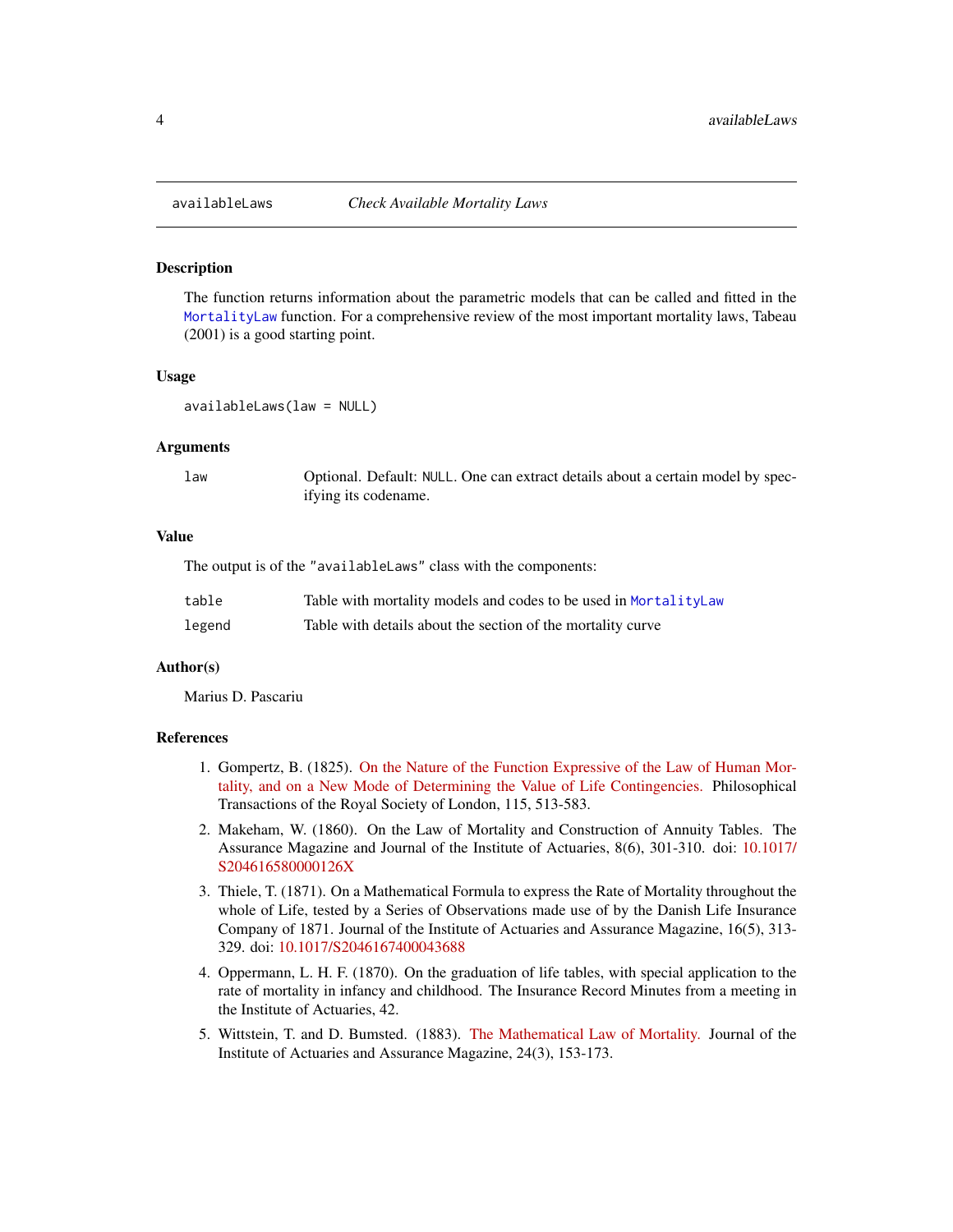- 6. Steffensen, J. (1930). Infantile mortality from an actuarial point of view. Skandinavisk Aktuarietidskrift 13, 272-286. doi: [10.1080/03461238.1930.10416902](https://doi.org/10.1080/03461238.1930.10416902)
- 7. Perks, W. (1932). On Some Experiments in the Graduation of Mortality Statistics. Journal of the Institute of Actuaries, 63(1), 12-57. doi: [10.1017/S0020268100046680](https://doi.org/10.1017/S0020268100046680)
- 8. Harper, F. S. (1936). An actuarial study of infant mortality. Scandinavian Actuarial Journal 1936 (3-4), 234-270. doi: [10.1080/03461238.1936.10405113](https://doi.org/10.1080/03461238.1936.10405113)
- 9. Weibull, W. (1951). [A statistical distribution function of wide applicability.](http://web.cecs.pdx.edu/~cgshirl/Documents/Weibull-ASME-Paper-1951.pdf) Journal of applied mechanics 103, 293-297.
- 10. Beard, R. E. (1971). [Some aspects of theories of mortality, cause of death analysis, forecasting](http://longevity-science.org/Beard-1971.pdf) [and stochastic processes.](http://longevity-science.org/Beard-1971.pdf) Biological aspects of demography 999, 57-68.
- 11. Vaupel, J., Manton, K.G., and Stallard, E. (1979). The impact of heterogeneity in individual frailty on the dynamics of mortality. Demography 16(3): 439-454. doi: [10.2307/2061224](https://doi.org/10.2307/2061224)
- 12. Siler, W. (1979), A Competing-Risk Model for Animal Mortality. Ecology, 60: 750-757. doi: [10.2307/1936612](https://doi.org/10.2307/1936612)
- 13. Heligman, L., & Pollard, J. (1980). The age pattern of mortality. Journal of the Institute of Actuaries, 107(1), 49-80. doi: [10.1017/S0020268100040257](https://doi.org/10.1017/S0020268100040257)
- 14. Rogers A and Planck F (1983). [MODEL: A General Program for Estimating Parametrized](https://pure.iiasa.ac.at/id/eprint/2210/1/WP-83-102.pdf) [Model Schedules of Fertility, Mortality, Migration, and Marital and Labor Force Status Tran](https://pure.iiasa.ac.at/id/eprint/2210/1/WP-83-102.pdf)[sitions.](https://pure.iiasa.ac.at/id/eprint/2210/1/WP-83-102.pdf) IIASA Working Paper. IIASA, Laxenburg, Austria: WP-83-102
- 15. Martinelle S. (1987). A generalized Perks formula for old-age mortality. Stockholm, Sweden, Statistiska Centralbyran, 1987. 55 p. (R&D Report, Research-Methods-Development, U/STM No. 38)
- 16. Carriere J.F. (1992). Parametric models for life tables. Transactions of the Society of Actuaries. Vol.44
- 17. Kostaki A. (1992). A nine-parameter version of the Heligman-Pollard formula. Mathematical Population Studies. Vol. 3 277-288. doi: [10.1080/08898489209525346](https://doi.org/10.1080/08898489209525346)
- 18. Thatcher AR, Kannisto V and Vaupel JW (1998). The force of mortality at ages 80 to 120. Odense Monographs on Population Aging Vol. 5, Odense University Press, 1998. 104, 20 p. Odense, Denmark
- 19. Tabeau E. (2001). A Review of Demographic Forecasting Models for Mortality. In: Tabeau E., van den Berg Jeths A., Heathcote C. (eds) Forecasting Mortality in Developed Countries. European Studies of Population, vol 9. Springer, Dordrecht. doi: [10.1007/0306475626\\_1](https://doi.org/10.1007/0-306-47562-6_1)
- 20. Finkelstein M. (2012) Discussing the Strehler-Mildvan model of mortality Demographic Research, Vol. 26(9), 191-206. doi: [10.4054/DemRes.2012.26.9](https://doi.org/10.4054/DemRes.2012.26.9)

#### See Also

#### [MortalityLaw](#page-11-1)

#### Examples

availableLaws()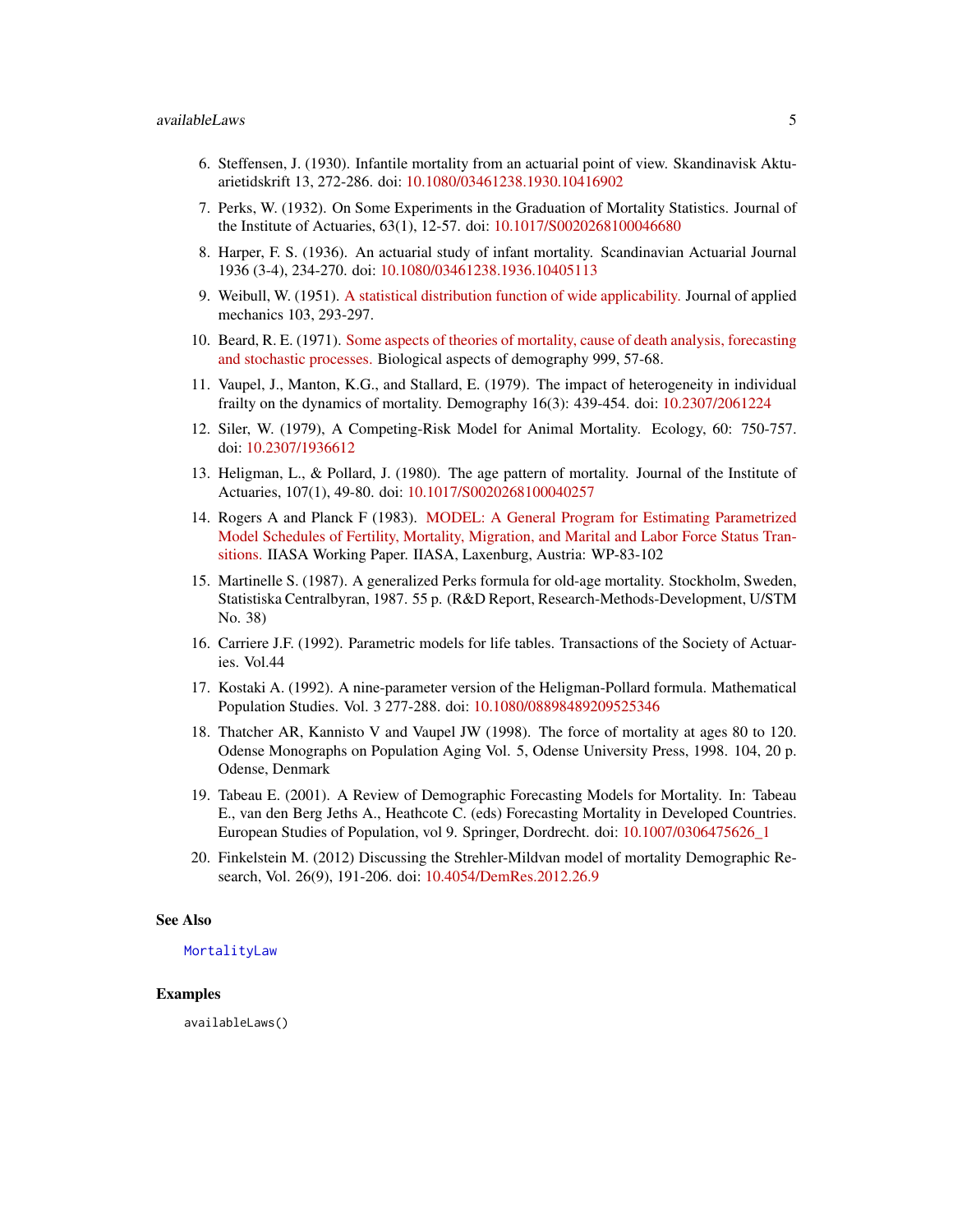<span id="page-5-2"></span><span id="page-5-0"></span>

# Description

The function returns information about the implemented loss function used by the optimization procedure in the [MortalityLaw](#page-11-1) function.

## Usage

availableLF()

# Value

A list of class availableLF with the components:

| table  | Table with loss functions and codes to be used in MortalityLaw. |
|--------|-----------------------------------------------------------------|
| legend | Table with details about the abbreviation used.                 |

# Author(s)

Marius D. Pascariu

# See Also

[MortalityLaw](#page-11-1)

# Examples

availableLF()

<span id="page-5-1"></span>convertFx *Convert Life Table Indicators*

## Description

Easy conversion between the life table indicators. This function is based on the [LifeTable](#page-9-1) function and methods behind it.

# Usage

convertFx(x, data, from, to, ...)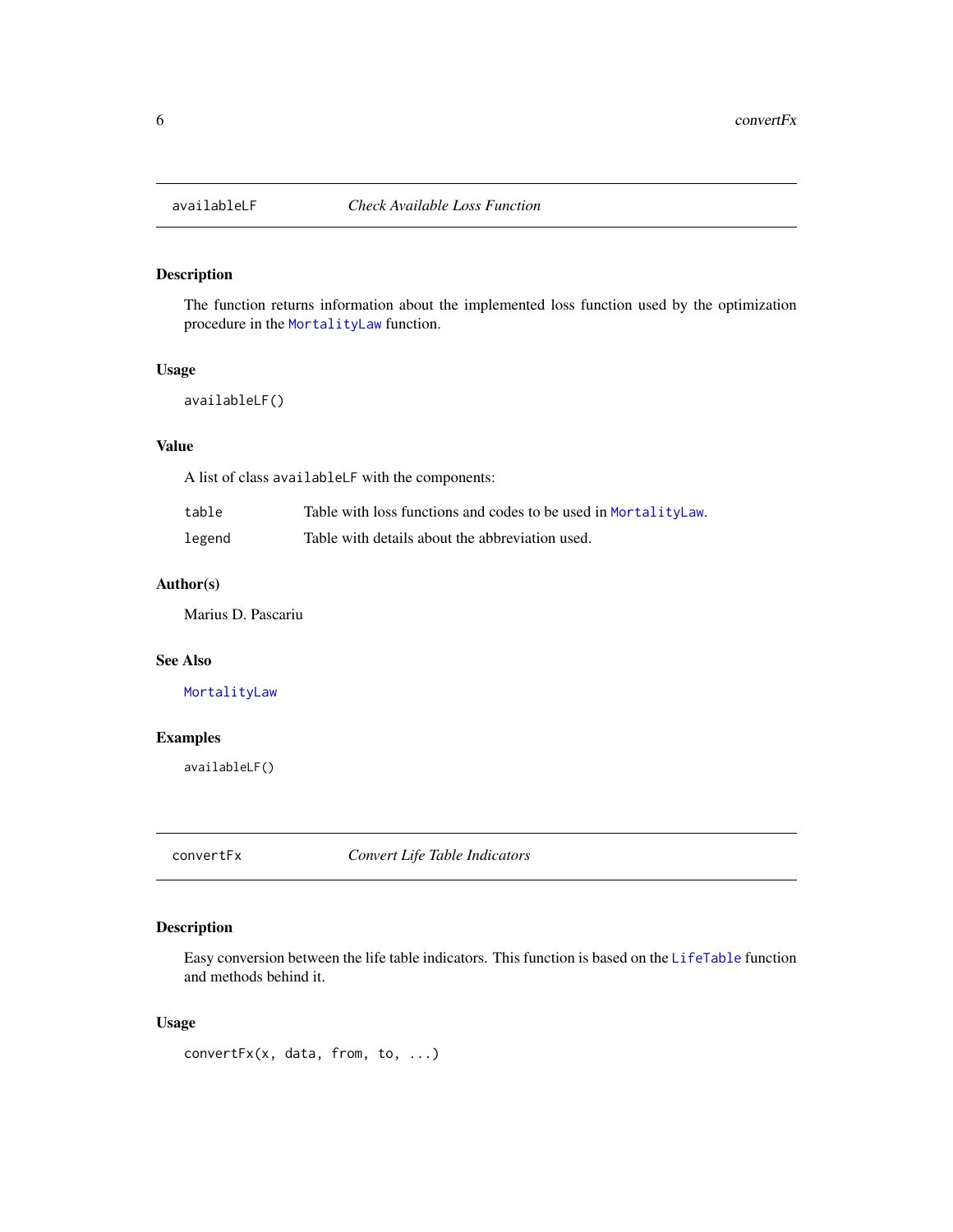#### convert $Fx$  7

#### Arguments

| $\mathsf{x}$            | Vector of ages at the beginning of the age interval.                                                   |
|-------------------------|--------------------------------------------------------------------------------------------------------|
| data                    | Vector or data frame/matrix containing the mortality indicators.                                       |
| from                    | Specify the life table indicator in the input data. Character. Options: mx, qx,<br>$dx$ , $1x$ .       |
| to                      | What indicator would you like to obtain? Character. Options: mx, qx, dx, 1x,<br>Lx. Tx. ex.            |
| $\cdot$ $\cdot$ $\cdot$ | Further arguments to be passed to the LifeTable function with impact on the<br>results to be produced. |

#### Author(s)

Marius D. Pascariu

# See Also

[LifeTable](#page-9-1)

```
# Data ---
x < -0:110mx < - \text{ahmd$s}mx# mx to qx
qx \leq convertFx(x, data = mx, from = "mx", to = "qx")# mx to dx
dx <- convertFx(x, data = mx, from = "mx", to = "dx")
# mx to lx
lx \leftarrow \text{convertFx}(x, data = mx, from = "mx", to = "lx")# There are 28 possible combinations --------------------------------
# Let generate all of them.
from <- c("mx", "qx", "dx", "lx")
to <- c("mx", "qx", "dx", "lx", "Lx", "Tx", "ex")
K \leq expand.grid(from = from, to = to) # all possible cases/combinations
for (i in 1:nrow(K)) {
  In <- as.character(K[i, "from"])
  Out <- as.character(K[i, "to"])
 N <- paste0(Out, "_from_", In)
  cat(i, "Create", N, "\\n")# Create the 28 sets of results
  assign(N, convertFx(x = x, data = get(In), from = In, to = Out))}
```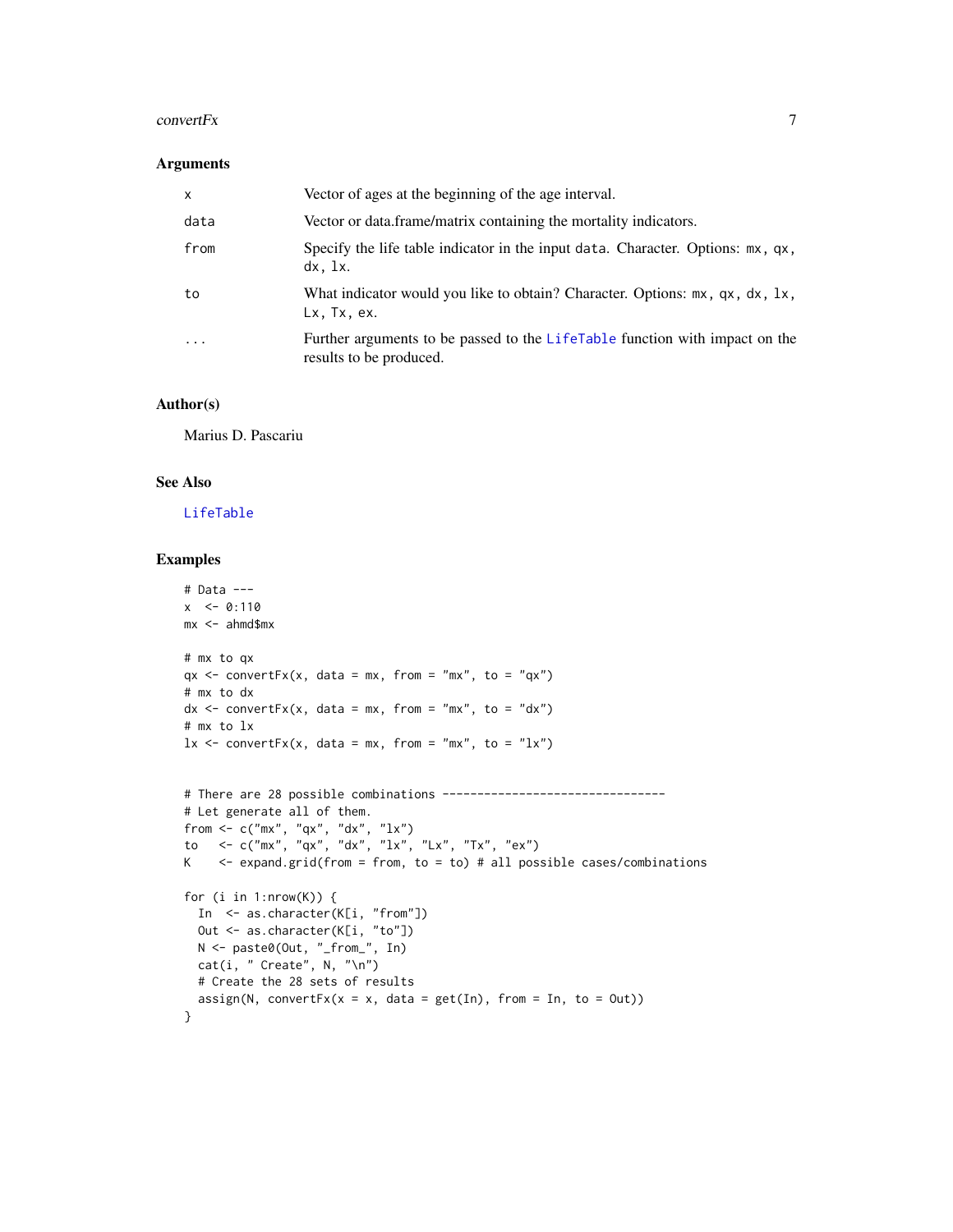<span id="page-7-1"></span><span id="page-7-0"></span>

#### Description

Compute Life Tables from Parameters of a Mortality Law

# Usage

LawTable(x, par, law, sex = NULL,  $1 \times 0 = 1e+05$ , ax = NULL)

# Arguments

| X          | Vector of ages at the beginning of the age interval.                                                                                                                                                                                                                                                           |
|------------|----------------------------------------------------------------------------------------------------------------------------------------------------------------------------------------------------------------------------------------------------------------------------------------------------------------|
| par        | The parameters of the mortality model.                                                                                                                                                                                                                                                                         |
| law        | The name of the mortality law/model to be used. e.g. gompertz, makeham,<br>To investigate all the possible options, see available Laws function.                                                                                                                                                               |
| sex        | Sex of the population considered here. Default: NULL. This argument affects<br>the first two values in the life table ax column. If sex is specified the values<br>are computed based on the Coale-Demeny method and are slightly different for<br>males than for females. Options: NULL, male, female, total. |
| $1\times0$ | Radix. Default: 100 000.                                                                                                                                                                                                                                                                                       |
| ax         | Numeric scalar. Subject-time alive in age-interval for those who die in the same<br>interval. If NULL this will be estimated. A common assumption is $ax = 0.5$ , i.e.<br>the deaths occur in the middle of the interval. Default: NULL.                                                                       |

# Details

The "life table" is also called "mortality table" or "actuarial table". This shows, for each age, what the probability is that a person of that age will die before his or her next birthday, the expectation of life across different age ranges or the survivorship of people from a certain population.

# Value

The output is of the "LifeTable" class with the components:

| lt           | Computed life table;                                                            |
|--------------|---------------------------------------------------------------------------------|
| call         | Call in which all of the specified arguments are specified by their full names; |
| process_date | Time stamp.                                                                     |

# Author(s)

Marius D. Pascariu

# See Also

[LifeTable](#page-9-1) [MortalityLaw](#page-11-1)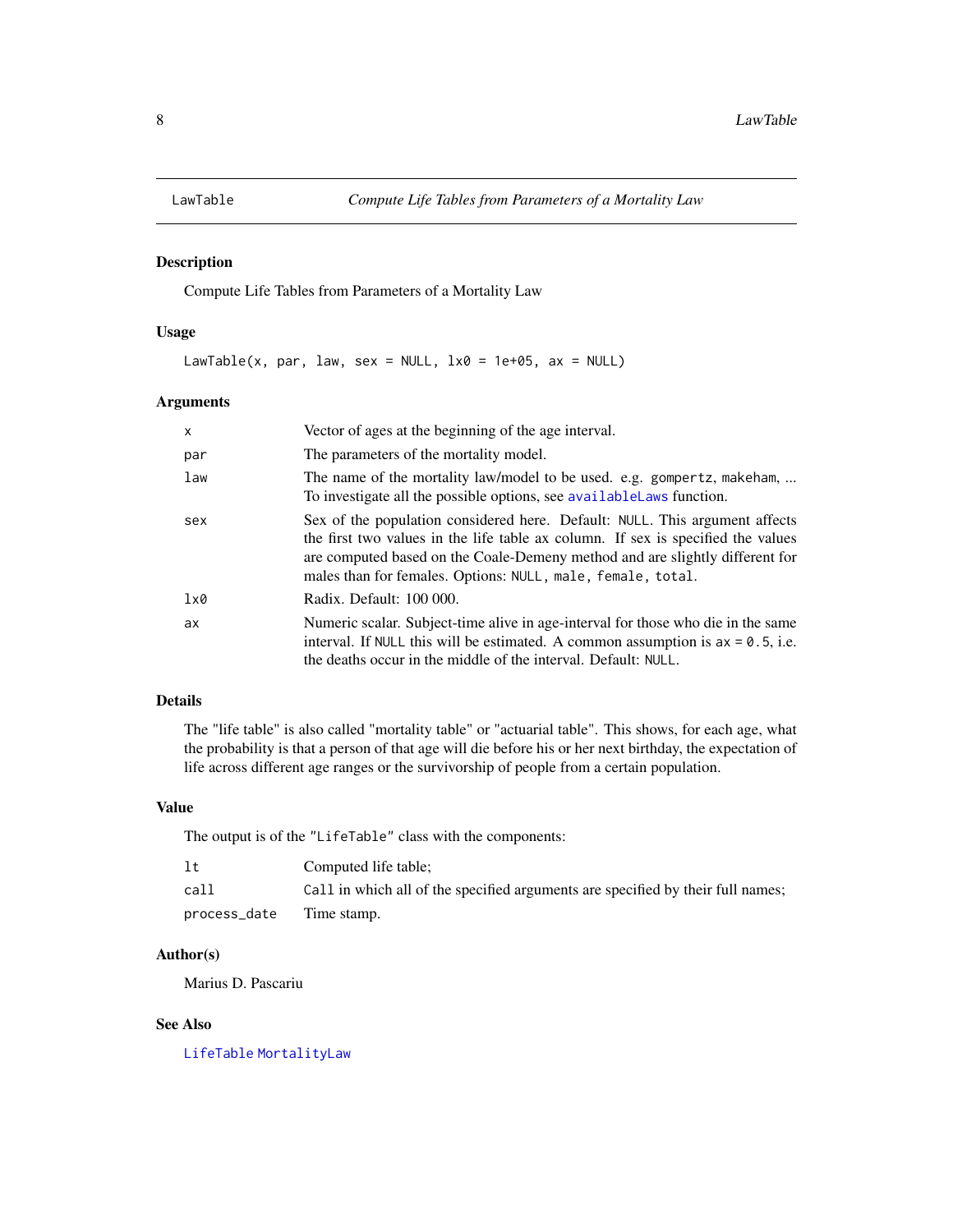#### LawTable 9

```
# Example 1 --- Makeham --- 4 tables ----------
x1 = 45:100L1 = "makeham"C1 = matrix(c(0.00717, 0.07789, 0.00363,0.01018, 0.07229, 0.00001,
              0.00298, 0.09585, 0.00002,
              0.00067, 0.11572, 0.00078),
            nrow = 4, dimnames = list(1:4, c("A", "B", "C"))LawTable(x = 45:100, par = C1, law = L1)
# WARNING!!!
# It is important to know how the coefficients have been estimated. If the
# fitting of the model was done over the [x, x+) age-range, the LawTable
# function can be used to create a life table only for age x onward.
# What can go wrong?
# ** Example 1B - is OK.
LawTable(x = 45:100, par = c(0.00717, 0.07789, 0.00363), law = L1)
# ** Example 1C - Not OK, because the life expectancy at age 25 is
# equal with life expectancy at age 45 in the previous example.
LawTable(x = 25:100, par = c(0.00717, 0.07789, 0.00363), law = L1)
# Why is this happening?
# If we have a model that covers only a part of the human mortality curve
# (e.g. adult mortality), in fitting the x vector is scaled down, meaning
# age (x) becomes (x - min(x) + 1). And, the coefficients are estimated on
# a scaled x in ordered to obtain meaningful estimates. Otherwise the
# optimization process might not converge.
# What can we do about it?
# a). Know which mortality laws are rescaling the x vector in the fitting
# process. If these models are fitted with the MortalityLaw() function, you
# can find out like so:
A <- availableLaws()$table
A[, c("CODE", "SCALE_X")]
# b). If you are using one of the models that are applying scaling,
# be aware over what age-range the coefficients have been estimated. If they
# have been estimated using, say, ages 50 to 80, you can use the
# LawTable() to build a life tables from age 50 onwards.
# Example 2 --- Heligman-Pollard -- 1 table ----
x2 = 0:110L2 = "HP"
```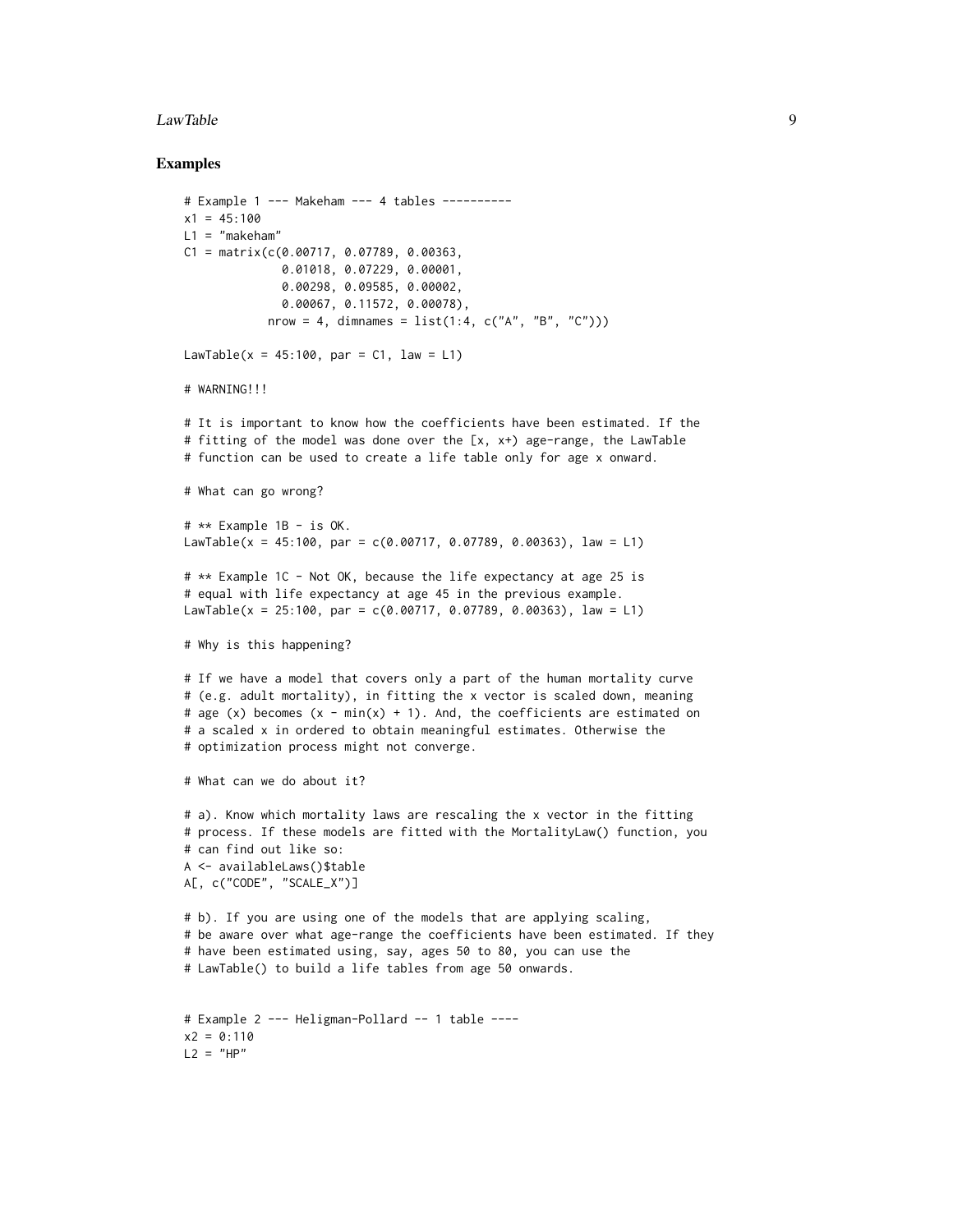```
C2 = C(0.00223, 0.01461, 0.12292, 0.00091,2.75201, 29.01877, 0.00002, 1.11411)
LawTable(x = x2, par = C2, law = L2)
# Because "HP" is not scaling down the x vector, the output is not affected
# by the problem described above.
# Check
LawTable(x = 3:110, par = C2, law = L2)
# Note the e3 = 70.31 in both tables
```
LifeTable *Compute Life Tables from Mortality Data*

# Description

Construct either a full or abridged life table with various input choices like: death counts and midinterval population estimates (Dx, Ex) or age-specific death rates (mx) or death probabilities (qx) or survivorship curve  $(\lambda x)$  or a distribution of deaths  $(dx)$ . If one of these options is specified, the other can be ignored. The input data can be an object of class: numerical vector, matrix or data.frame.

#### Usage

```
LifeTable(x, Dx = NULL, Ex = NULL,
            mx = NULL,qx = NULL,lx = NULL,dx = NULL,sex = NULL,1x0 = 1e5,
            ax = NULL
```
#### Arguments

| $\boldsymbol{\mathsf{x}}$ | Vector of ages at the beginning of the age interval.                                                                                        |
|---------------------------|---------------------------------------------------------------------------------------------------------------------------------------------|
| Dx                        | Object containing death counts. An element of the Dx object represents the<br>number of deaths during the year to persons aged x to $x+n$ . |
| Ex                        | Exposure in the period. Ex can be approximated by the mid-year population<br>aged x to $x+n$ .                                              |
| mx                        | Life table death rate in age interval $[x, x+n)$ .                                                                                          |
| qx                        | Probability of dying in age interval $[x, x+n)$ .                                                                                           |
| 1x                        | Probability of survival up until exact age x (if $l(0) = 1$ ), or the number of sur-<br>vivors at exact age x, assuming $l(0) > 1$ .        |
| dx                        | Deaths by life-table population in the age interval $[x, x+n)$ .                                                                            |

<span id="page-9-0"></span>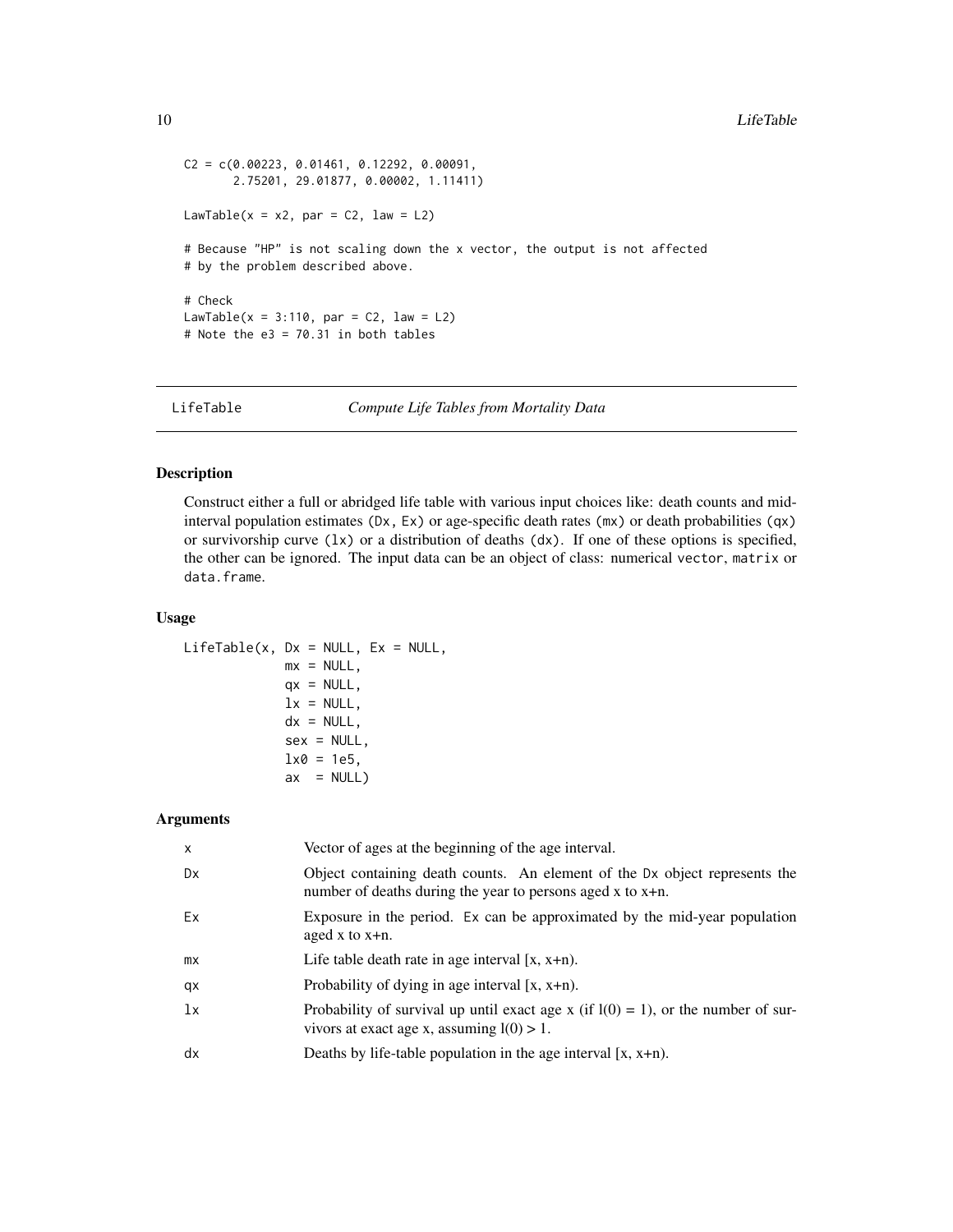#### <span id="page-10-0"></span>LifeTable 11

| sex | Sex of the population considered here. Default: NULL. This argument affects        |
|-----|------------------------------------------------------------------------------------|
|     | the first two values in the life table ax column. If sex is specified the values   |
|     | are computed based on the Coale-Demeny method and are slightly different for       |
|     | males than for females. Options: NULL, male, female, total.                        |
| lx0 | Radix. Default: 100 000.                                                           |
| ax  | Numeric scalar. Subject-time alive in age-interval for those who die in the same   |
|     | interval. If NULL this will be estimated. A common assumption is $ax = 0.5$ , i.e. |
|     | the deaths occur in the middle of the interval. Default: NULL.                     |

#### Details

The "life table" is also called "mortality table" or "actuarial table". This shows, for each age, what the probability is that a person of that age will die before his or her next birthday, the expectation of life across different age ranges or the survivorship of people from a certain population.

## Value

The output is of the "LifeTable" class with the components:

| 1t                       | Computed life table:                                                            |
|--------------------------|---------------------------------------------------------------------------------|
| call                     | Call in which all of the specified arguments are specified by their full names; |
| process_date Time stamp. |                                                                                 |

#### Author(s)

Marius D. Pascariu

# See Also

[LawTable](#page-7-1) [convertFx](#page-5-1)

```
# Example 1 --- Full life tables with different inputs ---
```

```
y <- 1900
x <- as.numeric(rownames(ahmd$mx))
Dx <- ahmd$Dx[, paste(y)]
Ex \leftarrow ahmd$Ex[, paste(y)]
LT1 \le LifeTable(x, Dx = Dx, Ex = Ex)
LT2 <- LifeTable(x, mx = LT1$lt$mx)
LT3 <- LifeTable(x, qx = LT1$lt$qx)
LT4 <- LifeTable(x, lx = LT1$lt$lx)
LT5 <- LifeTable(x, dx = LT1$lt$dx)
LT1
LT5
ls(LT5)
```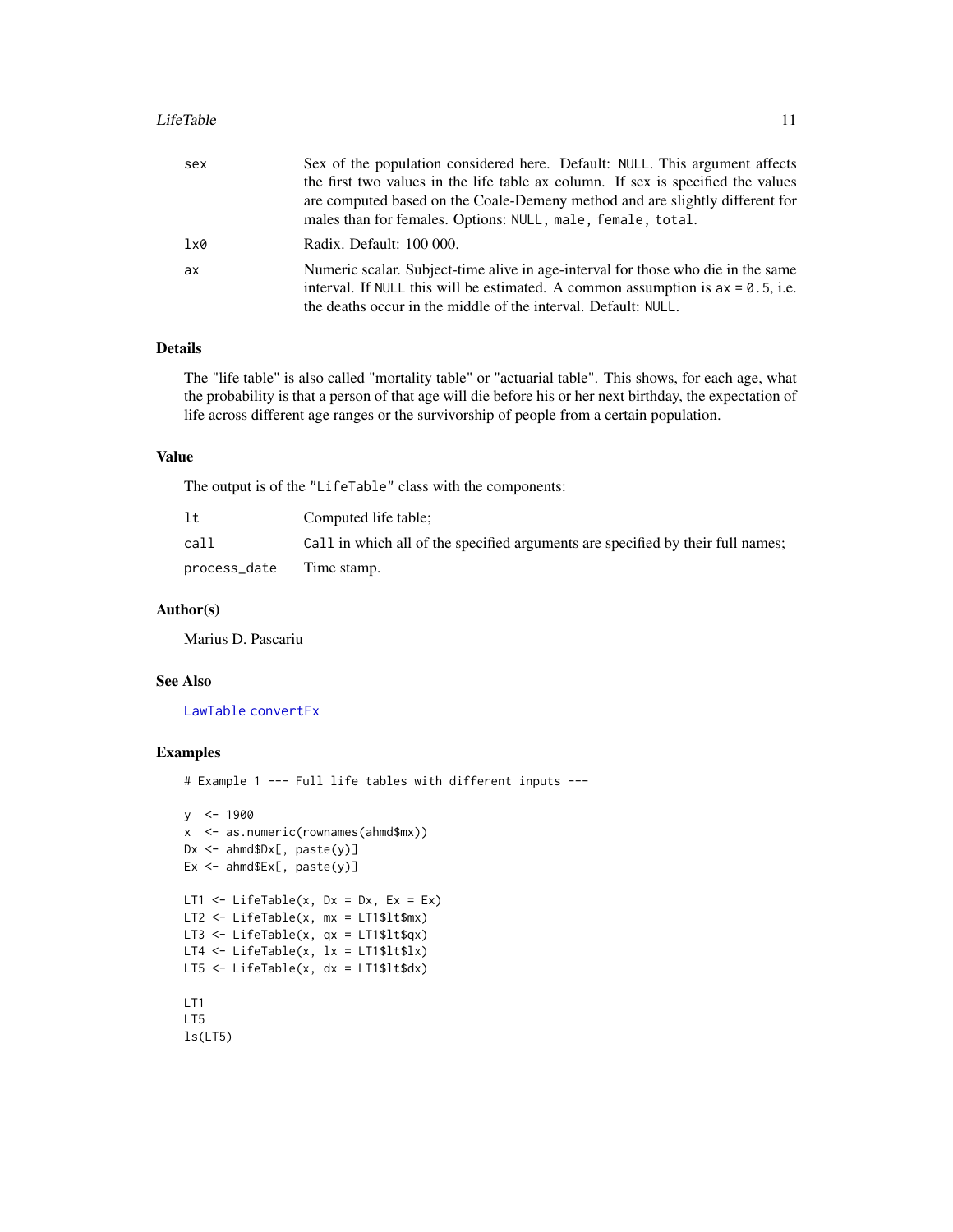```
# Example 2 --- Compute multiple life tables at once ---
LTs = LifeTable(x, mx = ahmd$mx)LTs
# A warning is printed if the input contains missing values.
# Some of the missing values can be handled by the function.
# Example 3 --- Abridged life table ------------
x < -c(0, 1, seq(5, 110, by = 5))mx <- c(.053, .005, .001, .0012, .0018, .002, .003, .004,
        .004, .005, .006, .0093, .0129, .019, .031, .049,
        .084, .129, .180, .2354, .3085, .390, .478, .551)
LT6 <- LifeTable(x, mx = mx, sex = "female")
LT6
# Example 4 --- Abridged life table w using my own 'ax' ------------
# In this examples we are using the ages (x) and death rates (mx) from
# example 3. Note that 'ax' must have the same length as the 'x' vector
# otherwise an error message will be returned.
my_ax \leftarrow c(0.1, 1.5, 2, 2, 2, 2, 2, 2, 2, 2, 2, 2, 2)2, 2, 2, 2, 2, 2, 2, 2, 2, 1, 1, 1)
LT7 \le LifeTable(x = x, mx = mx, ax = my_ax)
```
<span id="page-11-1"></span>MortalityLaw *Fit Mortality Laws*

#### **Description**

Fit parametric mortality models given a set of input data which can be represented by death counts and mid-interval population estimates (Dx, Ex) or age-specific death rates (mx) or death probabilities (qx). Using the argument law one can specify the model to be fitted. So far more than 27 parametric models have been implemented; check the [availableLaws](#page-3-1) function to learn about the available options. The models can be fitted under the maximum likelihood methodology or by selecting a loss function to be optimised. See the implemented loss function by running the [availableLF](#page-5-2) function.

#### Usage

```
MortalityLaw(x, Dx = NULL, Ex = NULL, mx = NULL, qx = NULL,
                law = NULL,
                opt.method = "LF2",
                parS = NULL,
                fit.this.x = x,
                custom.law = NULL,
                show = FALSE, \ldots)
```
<span id="page-11-0"></span>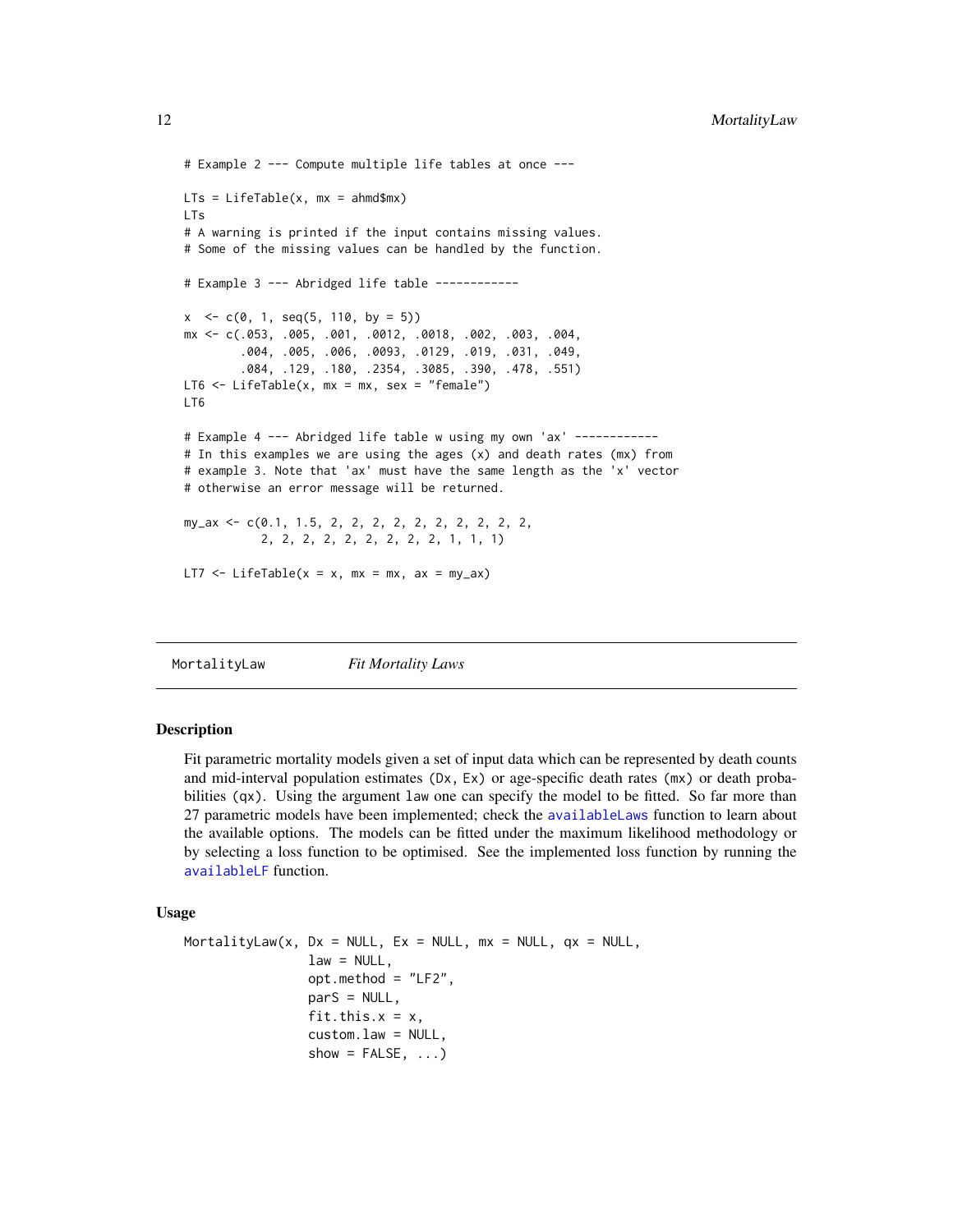# <span id="page-12-0"></span>MortalityLaw 13

# Arguments

| X          | Vector of ages at the beginning of the age interval.                                                                                                                                                                                                                               |
|------------|------------------------------------------------------------------------------------------------------------------------------------------------------------------------------------------------------------------------------------------------------------------------------------|
| Dx         | Object containing death counts. An element of the Dx object represents the<br>number of deaths during the year to persons aged $x$ to $x+n$ .                                                                                                                                      |
| Ex         | Exposure in the period. Ex can be approximated by the mid-year population<br>aged $x$ to $x+n$ .                                                                                                                                                                                   |
| mx         | Life table death rate in age interval $[x, x+n)$ .                                                                                                                                                                                                                                 |
| qx         | Probability of dying in age interval $[x, x+n)$ .                                                                                                                                                                                                                                  |
| law        | The name of the mortality law/model to be used. e.g. gompertz, makeham,<br>To investigate all the possible options, see availableLaws function.                                                                                                                                    |
| opt.method | How would you like to find the parameters? Specify the function to be optimize.<br>Available options: the Poisson likelihood function poissonL; the Binomial like-<br>lihood function -binomiall; and 6 other loss functions. For more details, check<br>the availableLF function. |
| parS       | Starting parameters used in the optimization process (optional).                                                                                                                                                                                                                   |
| fit.this.x | Select the ages to be considered in model fitting. By default $fit.$ this. $x = x$ .<br>One may want to exclude from the fitting procedure, say, the advanced ages<br>where the data is sparse.                                                                                    |
| custom.law | Allows you to fit a model that is not defined in the package. Accepts as input a<br>function.                                                                                                                                                                                      |
| show       | Choose whether to display a progress bar during the fitting process. Logical.<br>Default: FALSE.                                                                                                                                                                                   |
| $\cdots$   | Arguments to be passed to or from other methods.                                                                                                                                                                                                                                   |

# Details

Depending on the complexity of the model, one of following optimization strategies is employed:

- 1. Nelder-Mead method: approximates a local optimum of a problem with n variables when the objective function varies smoothly and is unimodal. For details see [optim](#page-0-0)
- 2. PORT routines: provides unconstrained optimization and optimization subject to box constraints for complicated functions. For details check [nlminb](#page-0-0)
- 3. Levenberg-Marquardt algorithm: damped least-squares method. For details check [nls.lm](#page-0-0)

# Value

The output is of the "MortalityLaw" class with the components:

| input                        | List with arguments provided in input. Saved for convenience.                         |
|------------------------------|---------------------------------------------------------------------------------------|
| info                         | Brief information about the model.                                                    |
| coefficients                 | Estimated coefficients.                                                               |
| fitted.values                | Fitted values of the selected model.                                                  |
| residuals<br>goodness.of.fit | Deviance residuals.                                                                   |
|                              | List containing goodness of fit measures like AIC, BIC and log-Likelihood.            |
|                              | opt. diagnosis Resultant optimization object useful for checking the convergence etc. |
|                              |                                                                                       |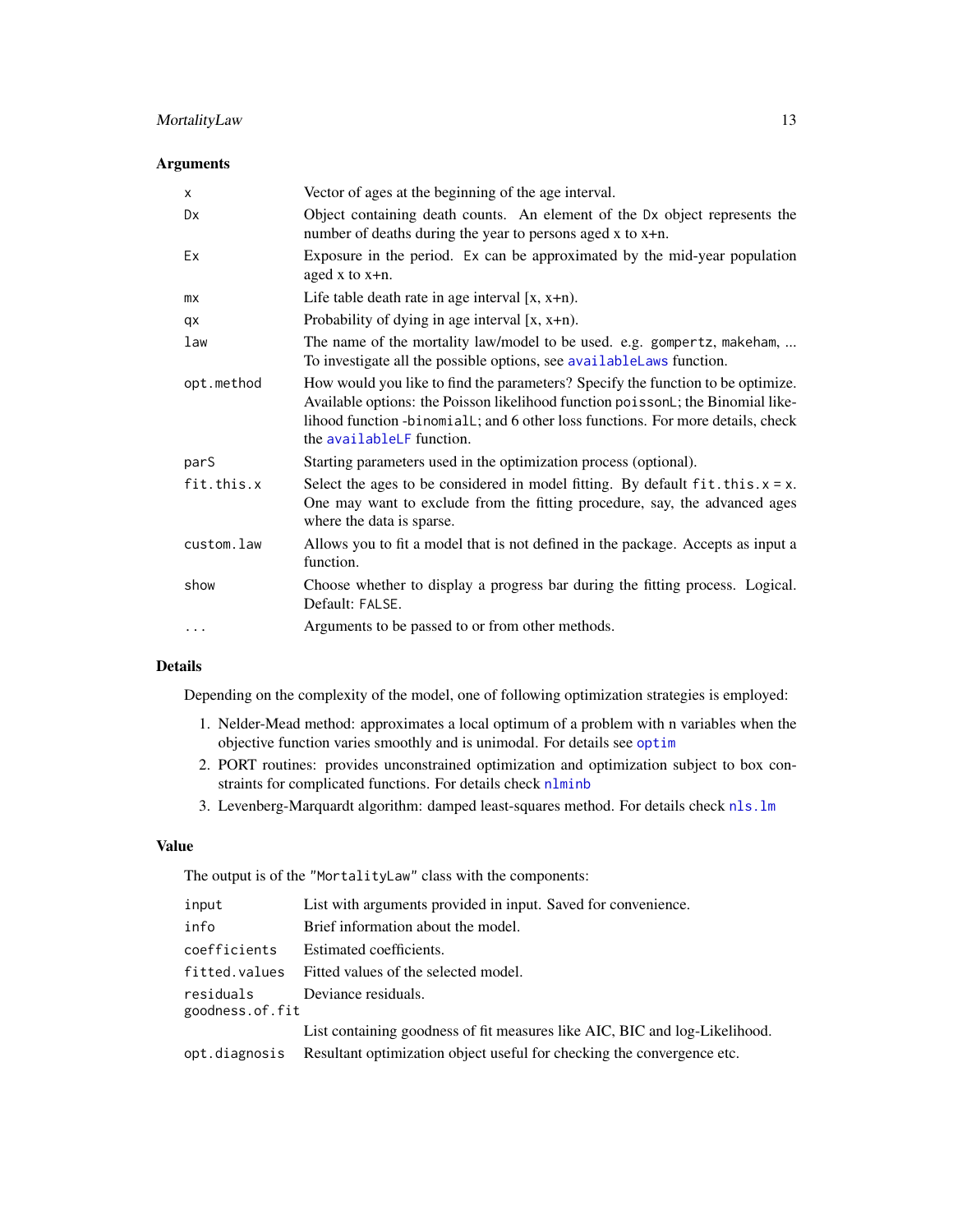#### <span id="page-13-0"></span>Author(s)

Marius D. Pascariu

# See Also

[availableLaws](#page-3-1) [availableLF](#page-5-2) [LifeTable](#page-9-1) [ReadHMD](#page-21-1)

```
# Example 1: --------------------------
# Fit Makeham Model for Year of 1950.
x \le -45:75Dx <- ahmd$Dx[paste(x), "1950"]
Ex <- ahmd$Ex[paste(x), "1950"]
M1 \le MortalityLaw(x = x, Dx = Dx, Ex = Ex, law = 'makeham')
M1
ls(M1)
coef(M1)
summary(M1)
fitted(M1)
predict(M1, x = 45:95)plot(M1)
# Example 2: --------------------------
# We can fit the same model using a different data format
# and a different optimization method.
x \le -45:75mx <- ahmd$mx[paste(x), ]
M2 \le MortalityLaw(x = x, mx = mx, law = 'makeham', opt.method = 'LF1')
M2
fitted(M2)
predict(M2, x = 55:90)# Example 3: --------------------------
# Now let's fit a mortality law that is not defined
# in the package, say a reparameterized Gompertz in
# terms of modal age at death
# hx = b*exp(b*(x-m)) (here b and m are the parameters to be estimated)
# A function with 'x' and 'par' as input has to be defined, which returns
# at least an object called 'hx' (hazard rate).
my_gompertz \le function(x, par = c(b = 0.13, M = 45)){
  hx \le with(as.list(par), b*exp(b*(x - M)))
  return(as.list(environment()))
}
M3 \le MortalityLaw(x = x, Dx = Dx, Ex = Ex, custom.law = my_gompertz)
summary(M3)
```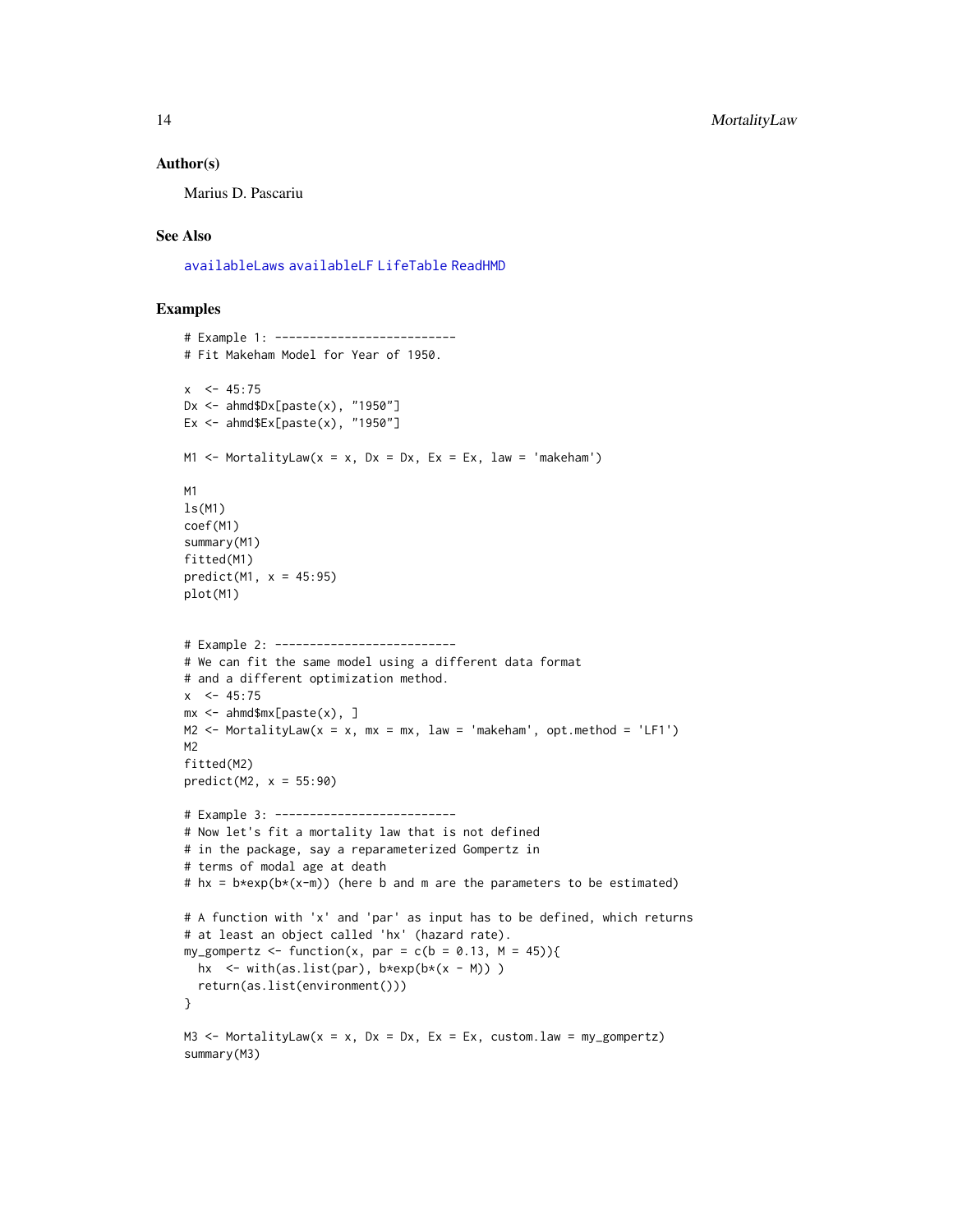#### <span id="page-14-0"></span>MortalityLaws 15

```
# predict M3 for different ages
predict(M3, x = 85:130)# Example 4: --------------------------
# Fit Heligman-Pollard model for a single
# year in the dataset between age 0 and 100 and build a life table.
x \le -0:100mx <- ahmd$mx[paste(x), "1950"] # select data
M4 \leq MortalityLaw(x = x, mx = mx, law = 'HP', opt.method = 'LF2')
M4
plot(M4)
LifeTable(x = x, qx = fitted(M4))
```
MortalityLaws *MortalityLaws: Parametric Mortality Models, Life Tables and HMD*

# **Description**

Fit the most popular human mortality 'laws', and construct full and abridge life tables given various input indices. A mortality law is a parametric function that describes the dying-out process of individuals in a population during a significant portion of their life spans. For a comprehensive review of the most important mortality laws see Tabeau (2001) <doi:10.1007/0-306-47562-6\_1>. Practical functions for downloading data from various human mortality databases are provided as well.

# Details

To learn more about the package, start with the vignettes: browseVignettes(package = "MortalityLaws")

#### Author(s)

Maintainer: Marius D. Pascariu <mpascariu@outlook.com> [\(ORCID\)](https://orcid.org/0000-0002-2568-6489) [copyright holder]

Other contributors:

• Vladimir Canudas-Romo [contributor]

#### See Also

Useful links:

- <https://github.com/mpascariu/MortalityLaws>
- Report bugs at <https://github.com/mpascariu/MortalityLaws/issues>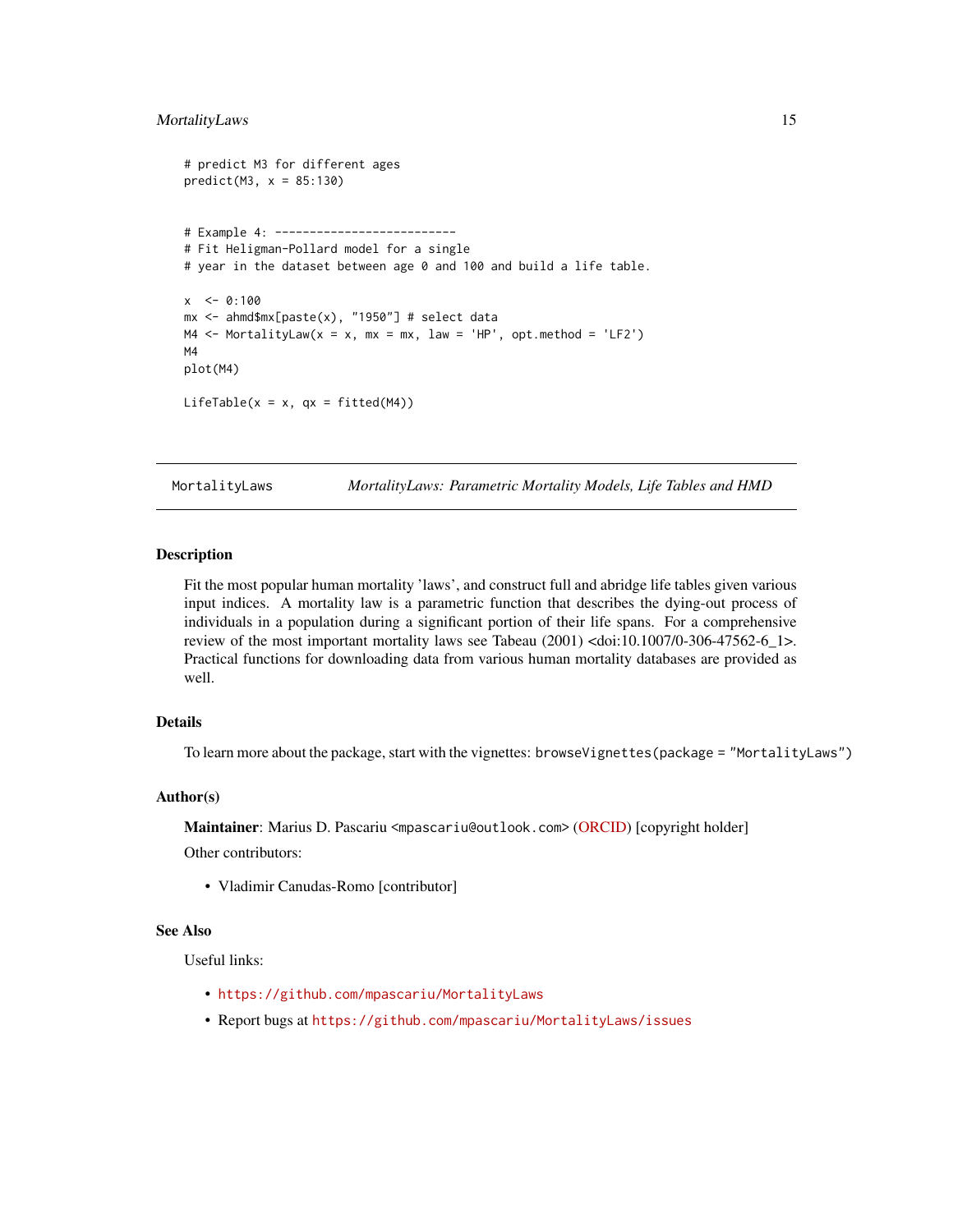<span id="page-15-0"></span>plot.MortalityLaw *Plot Function for MortalityLaw*

# Description

Plot Function for MortalityLaw

# Usage

## S3 method for class 'MortalityLaw'  $plot(x, \ldots)$ 

# Arguments

|         | An object of class Mortality Law                                           |
|---------|----------------------------------------------------------------------------|
| $\cdot$ | Arguments to be passed to methods, such as graphical parameters (see par). |

# Author(s)

Marius D. Pascariu

# See Also

[MortalityLaw](#page-11-1)

# Examples

# See complete example in MortalityLaw help page

predict.MortalityLaw *Predict function for MortalityLaw*

# Description

Predict function for MortalityLaw

#### Usage

```
## S3 method for class 'MortalityLaw'
predict(object, x, ...)
```
# Arguments

| object  | An object of class "MortalityLaw"                        |
|---------|----------------------------------------------------------|
| x       | Vector of ages to be considered in prediction            |
| $\cdot$ | Additional arguments affecting the predictions produced. |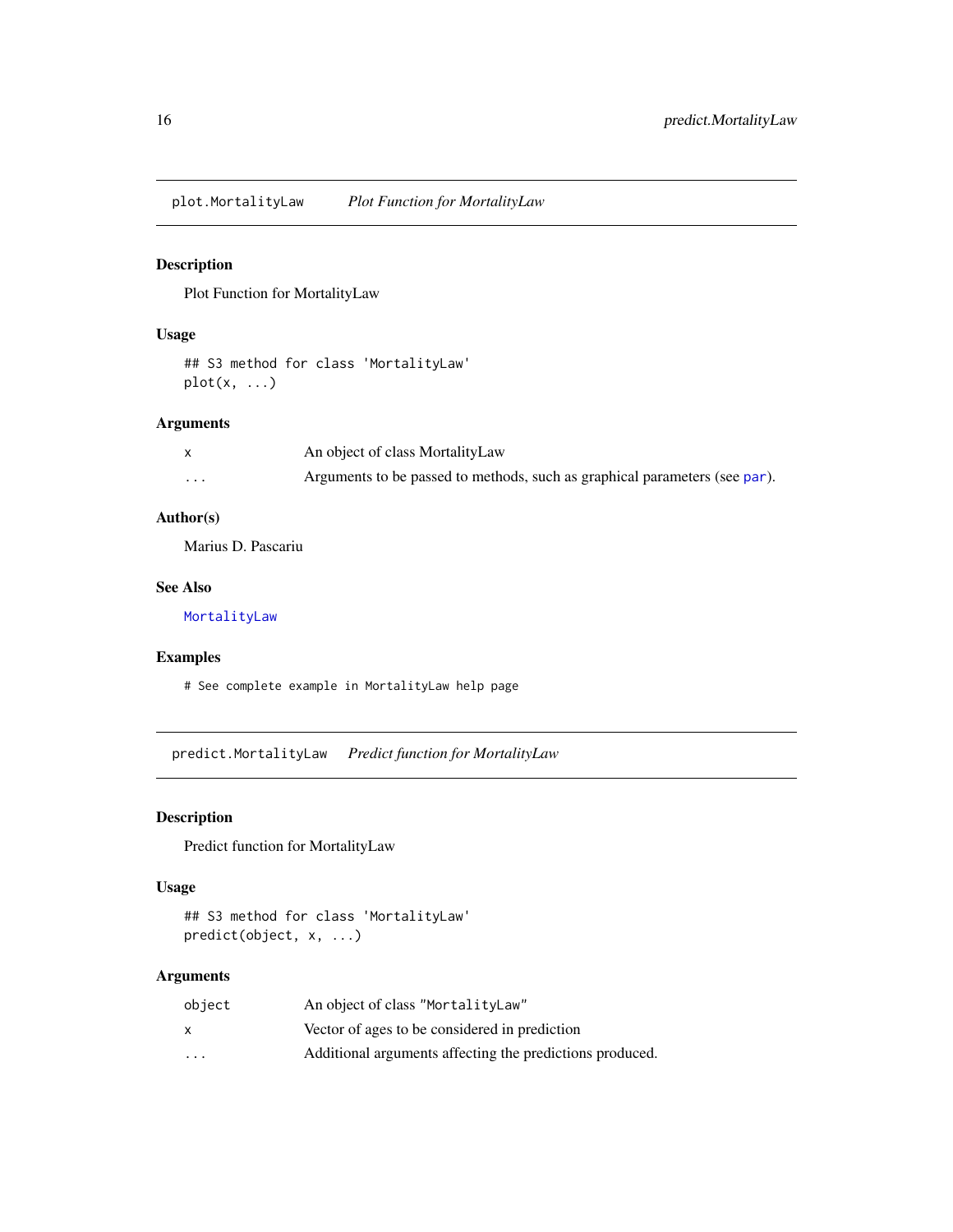#### <span id="page-16-0"></span>ReadAHMD 17

#### Author(s)

Marius D. Pascariu

#### See Also

[MortalityLaw](#page-11-1)

#### Examples

```
# Extrapolate old-age mortality with the Kannisto model
# Fit ages 80-94 and extrapolate up to 120.
Mx <- ahmd$mx[paste(80:94), "1950"]
M1 \le MortalityLaw(x = 80:94, mx = Mx, law = 'kannisto')
fitted(M1)
predict(M1, x = 80:120)# See more examples in MortalityLaw function help page.
```
ReadAHMD *Download the Australian Human Mortality Database (AHMD)*

#### Description

Download detailed mortality and population data for different provinces and territories in Australia, in a single object from the [Australian Human Mortality Database.](https://demography.cass.anu.edu.au/research/australian-human-mortality-database)

## Usage

```
ReadAHMD(what, regions = NULL, interval = "1x1", save = FALSE, show = TRUE)
```
#### Arguments

what What type of data are you looking for? The following options might be available for some or all the countries and regions:

- "births" birth records;
- "Dx\_lexis" deaths by Lexis triangles;
- "Ex\_lexis" exposure-to-risk by Lexis triangles;
- "population" population size;
- $"Dx"$  death counts;
- $"Ex" exposure-to-risk;$
- "mx" central death-rates;
- "LT\_f" period life tables for females;
- "LT\_m" period life tables for males;
- "LT\_t" period life tables both sexes combined;
- "e0" period life expectancy at birth;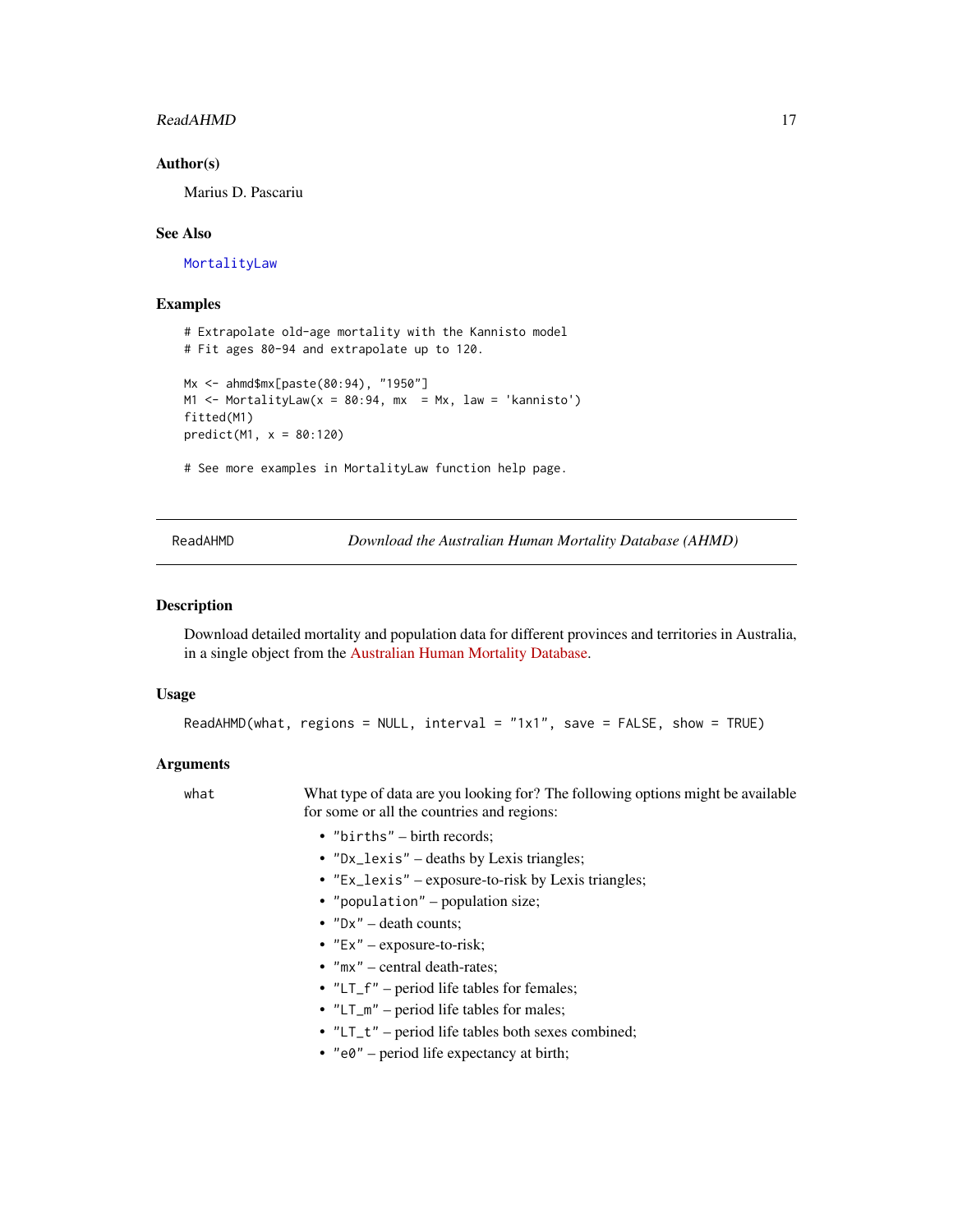|          | $\bullet$ "Exc" – cohort exposures;                                                                               |
|----------|-------------------------------------------------------------------------------------------------------------------|
|          | $\bullet$ "mxc" – cohort death-rates;                                                                             |
|          | • "LT_fc" – cohort life tables for females;                                                                       |
|          | • "LT_mc" – cohort life tables for males;                                                                         |
|          | • "LT_tc" – cohort life tables both sexes combined;                                                               |
|          | • $"e0c"$ – cohort life expectancy at birth;                                                                      |
| regions  | Specify the region specific data you want to download by adding the AHMD<br>region code/s. Options:               |
|          | • "ACT" - Australian Capital Territory;                                                                           |
|          | • "NSW" - New South Wales;                                                                                        |
|          | • "NT" – Northern Territory;                                                                                      |
|          | $\bullet$ "QLD" - Queensland;                                                                                     |
|          | • "SA" - South Australia;                                                                                         |
|          | • "TAS" - Tasmania;                                                                                               |
|          | • "VIC" - Victoria;                                                                                               |
|          | • "WA" - Western Australia;                                                                                       |
|          | $\bullet$ NULL – if NULL data for all the regions are downloaded.                                                 |
| interval | Datasets are given in various age and time formats based on which the records<br>are agregated. Interval options: |
|          | • $"1x1" - by age and year;$                                                                                      |
|          | • $"1x5" - by age and 5-year time interval;$                                                                      |
|          | • " $1 \times 10$ " – by age and 10-year time interval;                                                           |
|          | • " $5x1"$ – by 5-year age group and year;                                                                        |
|          | • "5x5" – by 5-year age group and 5-year time interval;                                                           |
|          | • "5x10" -by 5-year age group and 10-year time interval.                                                          |
| save     | Do you want to save a copy of the dataset on your local machine? Logical.<br>Default: FALSE.                      |
| show     | Choose whether to display a progress bar. Logical. Default: TRUE.                                                 |

#### Details

(Description taken from the AHMD website).

The Australian Human Mortality Database (AHMD) was created to provide detailed Australian mortality and population data to researchers, students, journalists, policy analysts, and others interested in the history of human longevity. The project is an achievement of the Mortality, Ageing & Health research team in the ANU School of Demography under the supervision of Associate Professor Vladimir Canudas-Romo, in collaboration with demographers at the Max Plank Institute for Demographic Research (Rostock, Germany) and the Department of Demography, University of California at Berkeley.

The AHMD is a "satellite" of the Human Mortality Database (HMD), an international database which currently holds detailed data for multiple countries or regions. Consequently, the AHMD's underlying methodology corresponds to the one used for the HMD.

The AHMD gathers all required data (deaths counts, births counts, population size, exposure-torisk, death rates) to compute life tables for Australia, its states and its territories. One of the great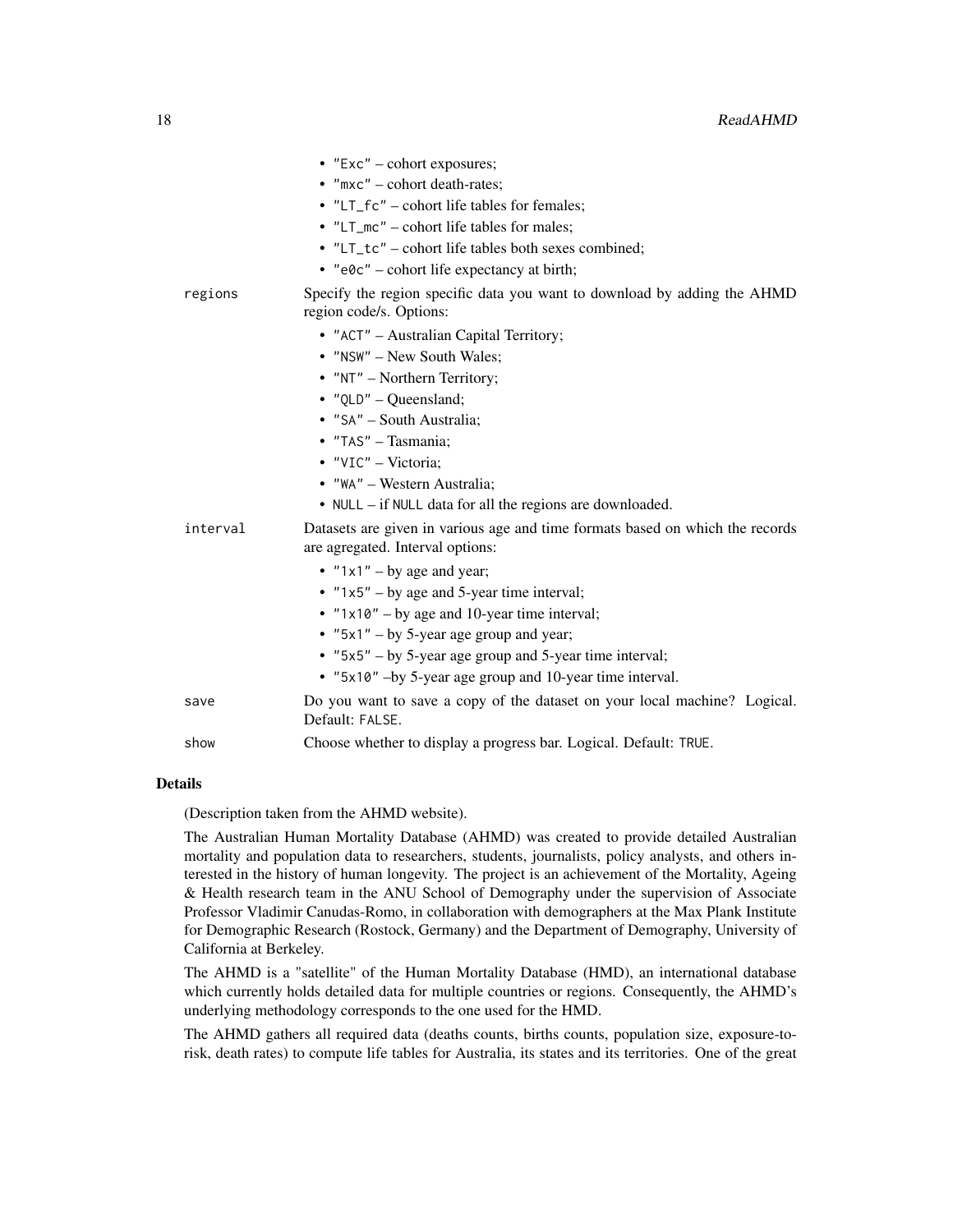#### <span id="page-18-0"></span>ReadAHMD 19

advantages of the database is to include data that is validated and corrected, when required, and rendered comparable, if possible, for the period ranging from 1971 thru 2016. For comparison purposes, various life tables published by governmental organizations are also available for download in PDF format.

# Value

A ReadAHMD object that contains:

| input                     | List with the input values;                          |
|---------------------------|------------------------------------------------------|
| data                      | Data downloaded from AHMD;                           |
| download.date Time stamp; |                                                      |
| years                     | Numerical vector with the years covered in the data; |
| ages                      | Numerical vector with ages covered in the data.      |

# Author(s)

Marius D. Pascariu

# See Also

[ReadHMD](#page-21-1) [ReadCHMD](#page-19-1)

```
## Not run:
# Download demographic data for Australian Capital Territory and
# Tasmania regions in 5x1 format
# Death counts. We don't want to export data outside R.
AHMD_Dx \leq - ReadAHMD(what = "Dx",
                    regions = c('ACT', 'TAS'),
                    interval = "5x1",save = FALSE)
ls(AHMD_Dx)
AHMD_Dx
# Download life tables for female population in all the states and export data.
LTF \leq ReadAHMD(what = "LT_f", interval = "5x1", save = TRUE)
LTF
## End(Not run)
```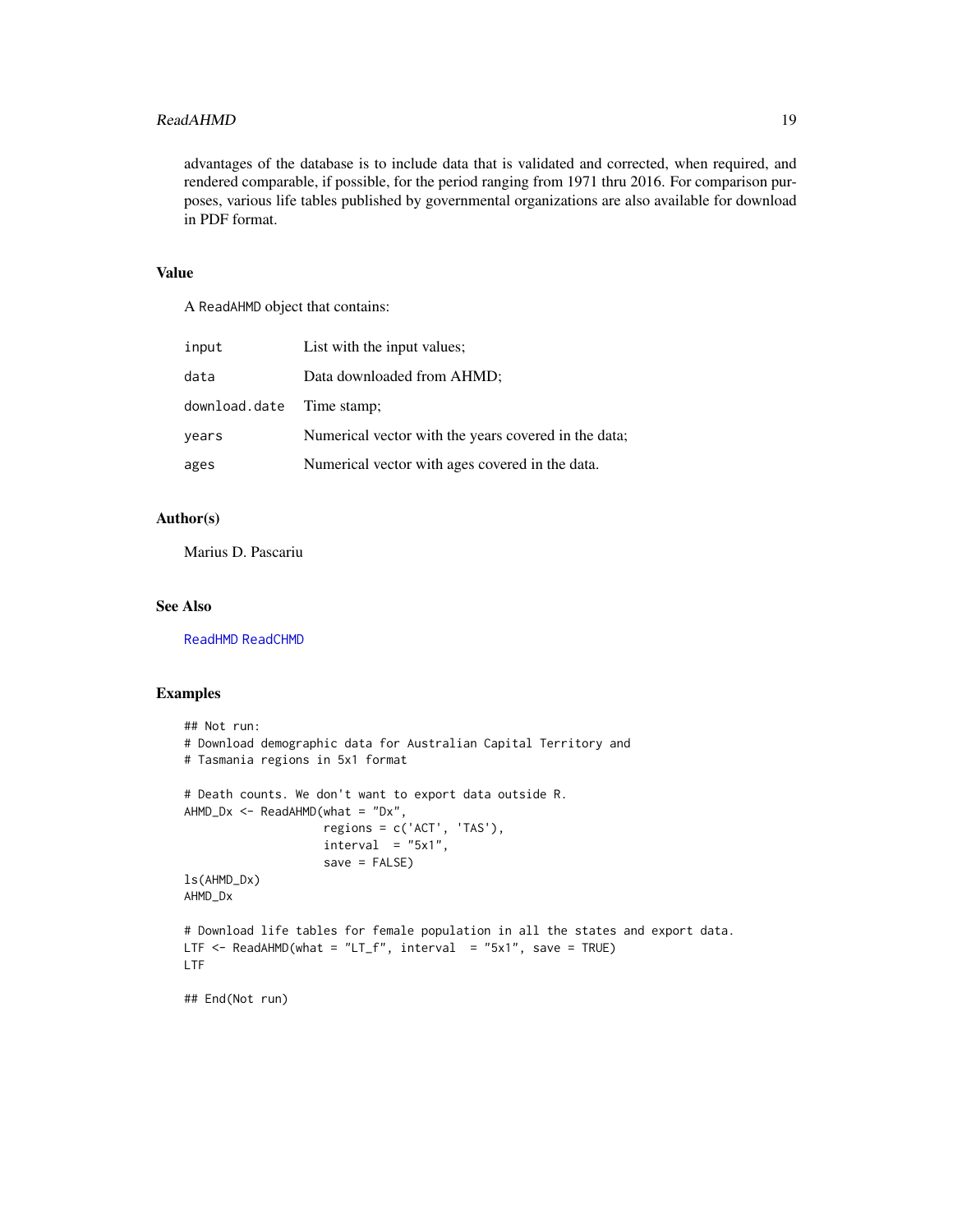<span id="page-19-1"></span><span id="page-19-0"></span>

# Description

Download detailed mortality and population data for different provinces and territories in Canada, in a single object from the Canadian Human Mortality Database.

# Usage

```
ReadCHMD(what, regions = NULL, interval = "1x1", save = FALSE, show = TRUE)
```
# Arguments

| what     | What type of data are you looking for? The following options are available:<br>• "births" - birth records;<br>• "Dx_lexis" - deaths by Lexis triangles;<br>• "population" – population size;<br>• $"Dx"$ – death counts;<br>• $"Ex" - exposure-to-risk;$<br>$\bullet$ "mx" – central death-rates;<br>$\cdot$ "LT_f" – period life tables for females;<br>• $"LT_m"$ – period life tables for males;<br>• "LT_t" – period life tables both sexes combined; |
|----------|-----------------------------------------------------------------------------------------------------------------------------------------------------------------------------------------------------------------------------------------------------------------------------------------------------------------------------------------------------------------------------------------------------------------------------------------------------------|
| regions  | • $"e0"$ – period life expectancy at birth;<br>Specify the region specific data you want to download by adding the CHMD<br>region code/s. Options:<br>• "CAN" – Canada - Sum of Canadian provinces and territories;<br>• "NFL" - Newfoundland & Labrador;<br>• "PEI" - Prince Edward Island;<br>· "NSC" - Nova Scotia;<br>• "NBR" - New Brunswick;<br>• "QUE" - Quebec;<br>$\bullet$ "ONT" - Ontario;<br>· "MAN" - Manitoba;<br>• "SAS" - Saskatchewan;   |
|          | • " $ALB" - Alberta$ ;<br>· "BCO" - British Columbia;<br>• "NWT" - Northwest Territories & Nunavut;<br>• "YUK" - Yukon;<br>• NULL – if NULL data for all the regions are downloaded.                                                                                                                                                                                                                                                                      |
| interval | Datasets are given in various age and time formats based on which the records<br>are agregated. Interval options:                                                                                                                                                                                                                                                                                                                                         |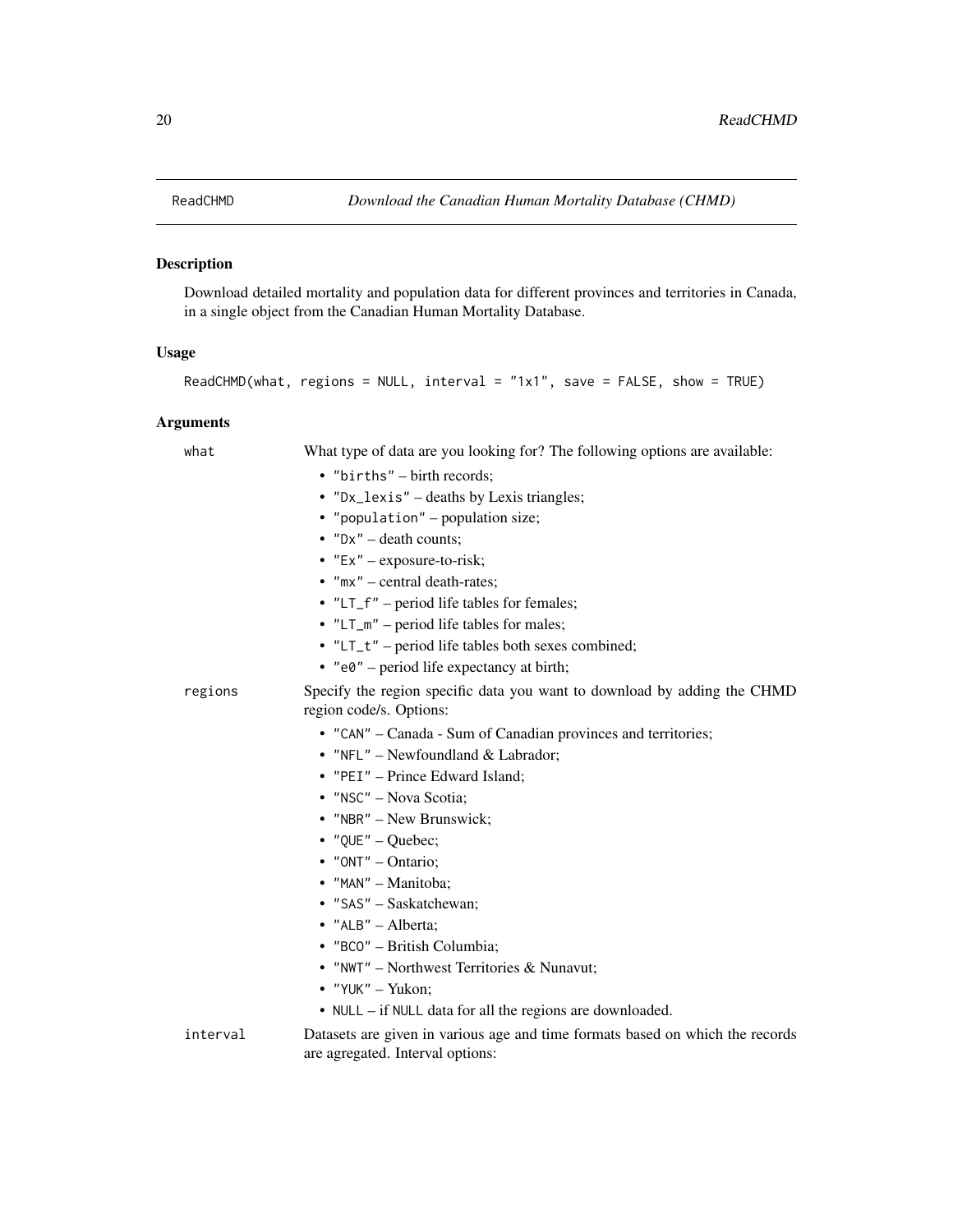|      | • $"1x1" - by age and year;$                                                                 |
|------|----------------------------------------------------------------------------------------------|
|      | • $"1x5" - by age and 5-year time interval;$                                                 |
|      | • " $1x10"$ – by age and 10-year time interval;                                              |
|      | • " $5x1"$ – by 5-year age group and year;                                                   |
|      | • $"5x5" - by 5-year age group and 5-year time interval;$                                    |
|      | • "5x10" -by 5-year age group and 10-year time interval.                                     |
| save | Do you want to save a copy of the dataset on your local machine? Logical.<br>Default: FALSE. |
| show | Choose whether to display a progress bar. Logical. Default: TRUE.                            |

# Details

(Description taken from the CHMD website).

The Canadian Human Mortality Database (CHMD) was created to provide detailed Canadian mortality and population data to researchers, students, journalists, policy analysts, and others interested in the history of human longevity. The project is an achievement of the Mortality and Longevity research team at the Department of Demography, Universite de Montreal, under the supervision of Professor Robert Bourbeau, in collaboration with demographers at the Max Plank Institute for Demographic Research (Rostock, Germany) and the Department of Demography, University of California at Berkeley. Nadine Ouellette, researcher at the Institut national d'etudes demographiques in Paris and member of the Mortality and Longevity research team at the Universite de Montreal, is in charge of computing all CHMD life tables and updating the CHMD web site.

The CHMD is a "satellite" of the Human Mortality Database (HMD), an international database which currently holds detailed data for multiple countries or regions. Consequently, the CHMD's underlying methodology corresponds to the one used for the HMD.

The CHMD gathers all required data (deaths counts, births counts, population size, exposure-torisk, death rates) to compute life tables for Canada, its provinces and its territories. One of the great advantages of the database is to include data that is validated and corrected, when required, and rendered comparable, if possible, for the period ranging from 1921 thru 2011. For comparison purposes, various life tables published by governmental organizations are also available for download in PDF format.

# Value

A ReadCHMD object that contains:

| input                     | List with the input values;                          |
|---------------------------|------------------------------------------------------|
| data                      | Data downloaded from CHMD;                           |
| download.date Time stamp; |                                                      |
| years                     | Numerical vector with the years covered in the data; |
| ages                      | Numerical vector with ages covered in the data.      |

#### Author(s)

Marius D. Pascariu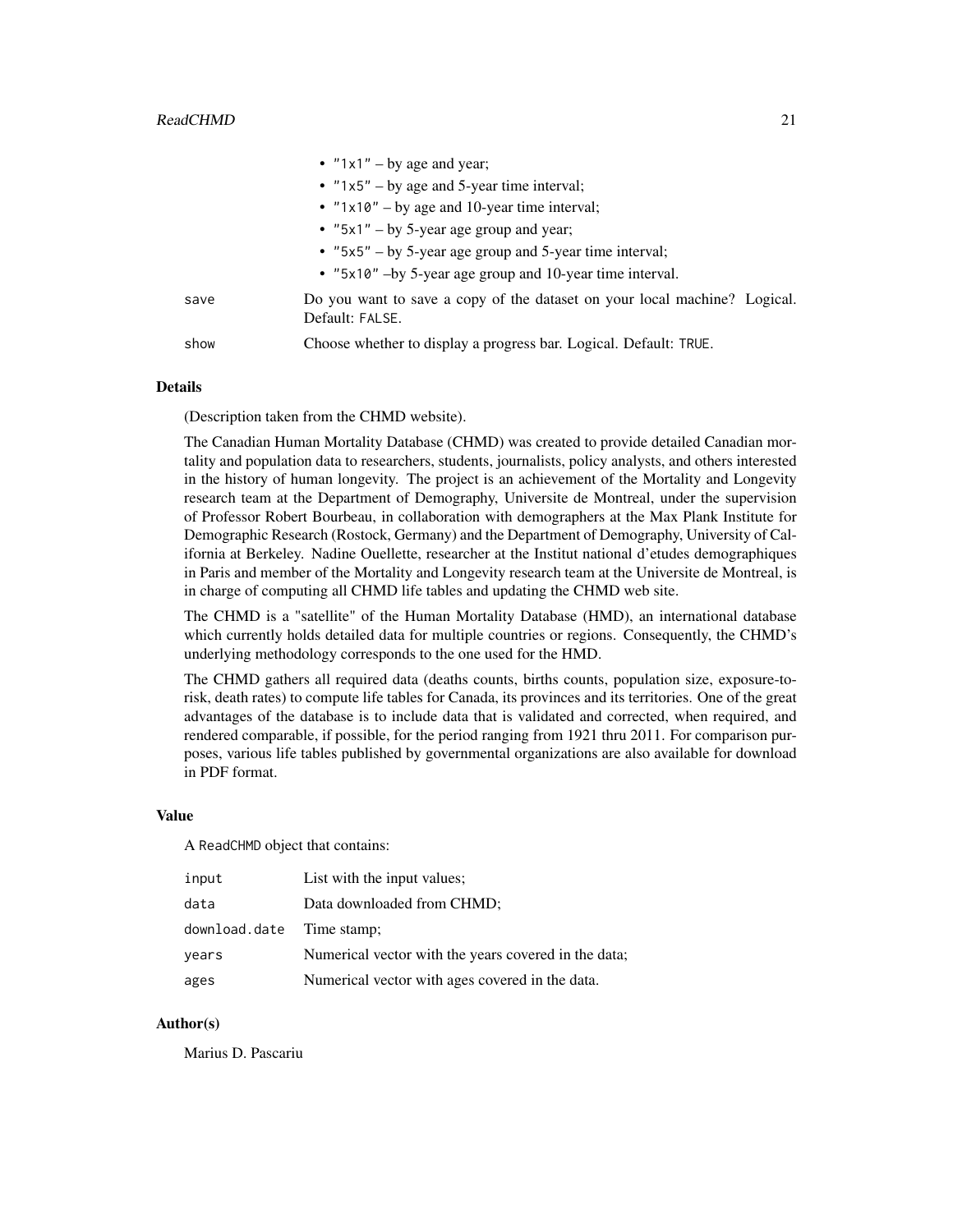# See Also

[ReadHMD](#page-21-1) [ReadAHMD](#page-16-1)

#### Examples

```
## Not run:
# Download demographic data for Quebec and Saskatchewan regions in 1x1 format
# Death counts. We don't want to export data outside R.
CHMD_Dx \leq - ReadCHMD(what = "Dx",
                    regions = c('QUE', 'SAS'),
                    interval = "1x1",save = FALSE)
# Download life tables for female population and export data.
LTF \leq ReadCHMD(what = "LT_f",
                regions = c('QUE', 'SAS'),
                interval = "1x1",save = TRUE)
## End(Not run)
```
<span id="page-21-1"></span>ReadHMD *Download The Human Mortality Database (HMD)*

# Description

Download detailed mortality and population data for different countries and regions in a single object from the [Human Mortality Database.](https://www.mortality.org/)

#### Usage

```
ReadHMD(
  what,
  countries = NULL,
  interval = "1x1",username,
  password,
  save = FALSE,show = TRUE
```
)

#### Arguments

what What type of data are you looking for? The following options might be available for some or all the countries and regions:

- "births" birth records;
- "Dx\_lexis" deaths by Lexis triangles;

<span id="page-21-0"></span>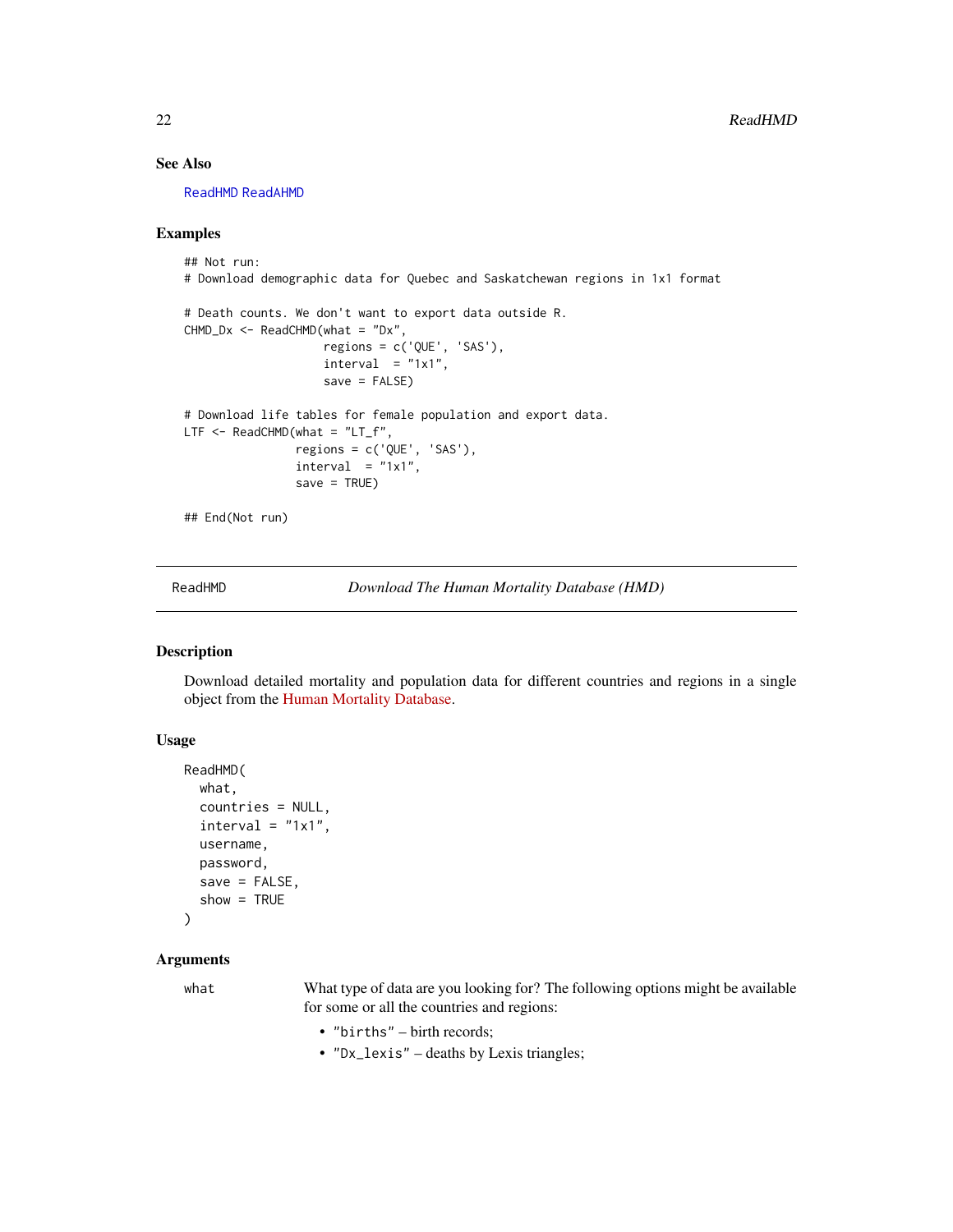|           | • "Ex_lexis" – exposure-to-risk by Lexis triangles;                                                                                                                                                                                                                                                                                                                                                                                                                                      |
|-----------|------------------------------------------------------------------------------------------------------------------------------------------------------------------------------------------------------------------------------------------------------------------------------------------------------------------------------------------------------------------------------------------------------------------------------------------------------------------------------------------|
|           | • "population" – population size;                                                                                                                                                                                                                                                                                                                                                                                                                                                        |
|           | • $"Dx"$ – death counts;                                                                                                                                                                                                                                                                                                                                                                                                                                                                 |
|           | • $"Ex" - exposure-to-risk;$                                                                                                                                                                                                                                                                                                                                                                                                                                                             |
|           | $\bullet$ "mx" – central death-rates;                                                                                                                                                                                                                                                                                                                                                                                                                                                    |
|           | • "LT_f" – period life tables for females;                                                                                                                                                                                                                                                                                                                                                                                                                                               |
|           | $\bullet$ "LT_m" – period life tables for males;                                                                                                                                                                                                                                                                                                                                                                                                                                         |
|           | • "LT_t" – period life tables both sexes combined;                                                                                                                                                                                                                                                                                                                                                                                                                                       |
|           | • $"e0"$ – period life expectancy at birth;                                                                                                                                                                                                                                                                                                                                                                                                                                              |
|           | • $"Exc"$ – cohort exposures;                                                                                                                                                                                                                                                                                                                                                                                                                                                            |
|           | $\bullet$ "mxc" – cohort death-rates;                                                                                                                                                                                                                                                                                                                                                                                                                                                    |
|           | • "LT_fc" – cohort life tables for females;                                                                                                                                                                                                                                                                                                                                                                                                                                              |
|           | • "LT_mc" – cohort life tables for males;                                                                                                                                                                                                                                                                                                                                                                                                                                                |
|           | • "LT_tc" – cohort life tables both sexes combined;                                                                                                                                                                                                                                                                                                                                                                                                                                      |
|           | • " $e^{\theta}c$ " – cohort life expectancy at birth;                                                                                                                                                                                                                                                                                                                                                                                                                                   |
| countries | Specify the country data you want to download by adding the HMD country<br>code/s. Options: "AUS", "AUT", "BEL", "BGR", "BLR", "CAN", "CHL", "CHE", "CZE",<br>"DEUTE", "DEUTNP", "DEUTW", "DNK", "ESP", "EST", "FIN", "FRACNP", "FRATNP", "KOR", "GBR_NIR",<br>"HKG", "HUN", "HRV", "IRL", "ISL", "ISR", "ITA", "JPN", "LTU", "LUX", "LVA", "NLD", "NOR", "NZL_<br>"PRT", "RUS", "SVK", "SVN", "SWE", "TWN", "USA", "UKR". If NULL data for all<br>the countries are downloaded at once; |
| interval  | Datasets are given in various age and time formats based on which the records<br>are agregated. Interval options:                                                                                                                                                                                                                                                                                                                                                                        |
|           | • $"1x1" - by age and year;$<br>• $"1x5" - by age and 5-year time interval;$                                                                                                                                                                                                                                                                                                                                                                                                             |
|           | • " $1x10"$ – by age and 10-year time interval;                                                                                                                                                                                                                                                                                                                                                                                                                                          |
|           | • " $5x1"$ – by 5-year age group and year;                                                                                                                                                                                                                                                                                                                                                                                                                                               |
|           | • $"5x5" - by 5-year age group and 5-year time interval;$                                                                                                                                                                                                                                                                                                                                                                                                                                |
|           | • "5x10" -by 5-year age group and 10-year time interval.                                                                                                                                                                                                                                                                                                                                                                                                                                 |
| username  | Your HMD username. If you don't have one you can sign up for free on the<br>Human Mortality Database website.                                                                                                                                                                                                                                                                                                                                                                            |
| password  | Your HMD password.                                                                                                                                                                                                                                                                                                                                                                                                                                                                       |
|           | Do you want to save a copy of the dataset on your local machine? Logical.<br>Default: FALSE.                                                                                                                                                                                                                                                                                                                                                                                             |
|           | Choose whether to display a progress bar. Logical. Default: TRUE.                                                                                                                                                                                                                                                                                                                                                                                                                        |
|           |                                                                                                                                                                                                                                                                                                                                                                                                                                                                                          |

# Details

The Human Mortality Database (HMD) was created to provide detailed mortality and population data to researchers, students, journalists, policy analysts, and others interested in the history of human longevity. The project began as an outgrowth of earlier projects in the Department of Demography at the University of California, Berkeley, USA, and at the Max Planck Institute for Demographic Research in Rostock, Germany (see history). It is the work of two teams of researchers in the USA and Germany (see research teams), with the help of financial backers and scientific collaborators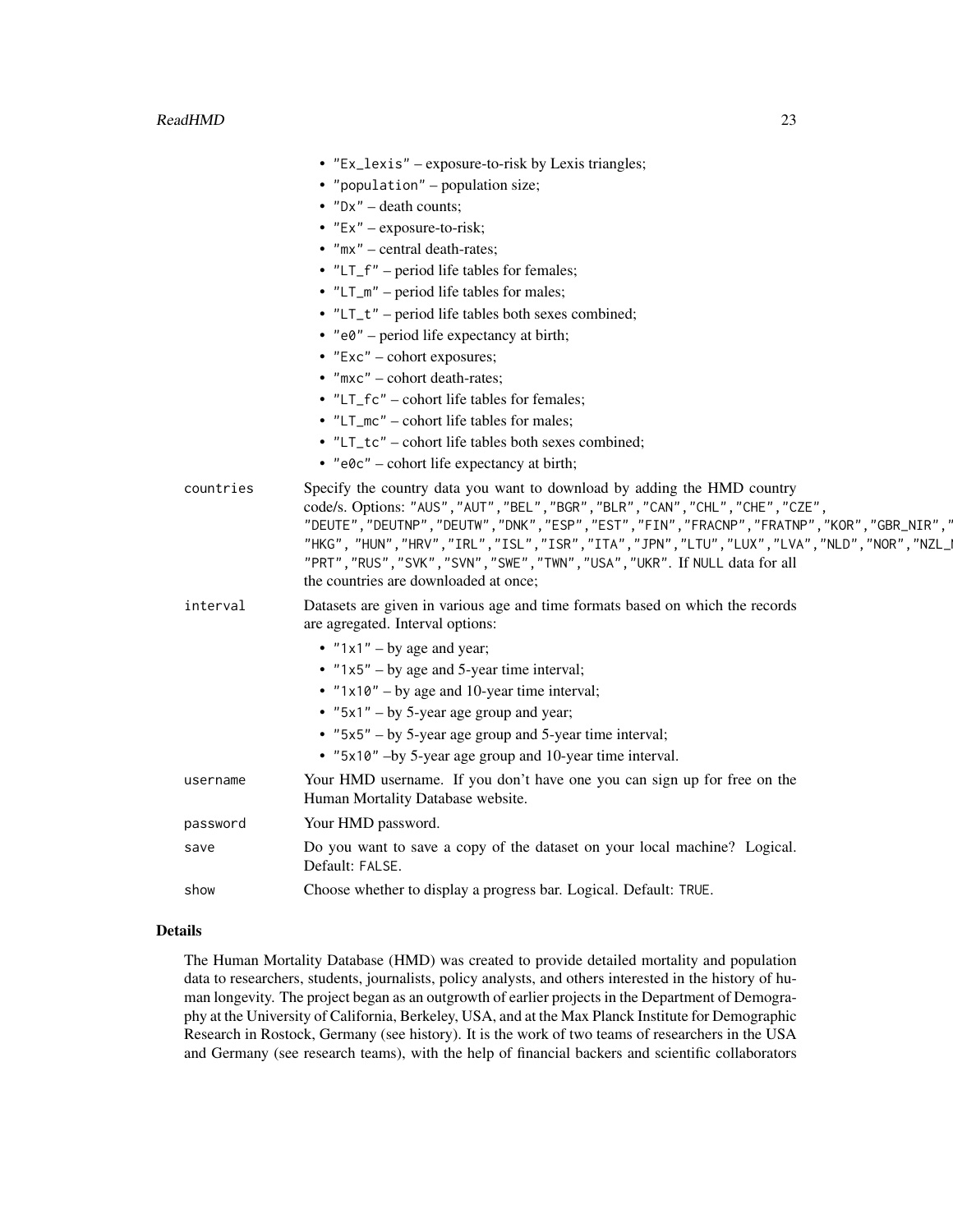from around the world (see acknowledgements). The Center on the Economics and Development of Aging (CEDA) French Institute for Demographic Studies (INED) has also supported the further development of the database in recent years.

#### Value

A ReadHMD object that contains:

| input                     | List with the input values (except the password).    |
|---------------------------|------------------------------------------------------|
| data                      | Data downloaded from HMD.                            |
| download.date Time stamp. |                                                      |
| years                     | Numerical vector with the years covered in the data. |
| ages                      | Numerical vector with ages covered in the data.      |

# Author(s)

Marius D. Pascariu

# Examples

## Not run:

```
# !!! In June 2022, HMD has updated its website and access policy. At the
# moment the function still reads the old website. Use your old username
# and password to access the data.
# Download demographic data for 3 countries in 1x1 format
age_int \leq -1 # age interval: 1,5
year_int <- 1 # year interval: 1,5,10
interval <- paste0(age_int, "x", year_int) # --> 1x1
# And the 3 countries: Sweden Denmark and USA. We have to use the HMD codes
cntr <- c('SWE', 'DNK', 'USA')
# Download death counts. We don't want to export data outside R.
HMD_Dx \leq - ReadHMD(what = "Dx",
                  countries = cntr,
                  interval = interval,
                  username = "user@email.com",
                  password = "password",
                  save = FALSE)
ls(HMD_Dx)
HMD_Dx
# Download life tables for female population and export data.
LTF \leq ReadHMD(what = "LT_f",
               countries = cntr,
               interval = interval,
               username = "user@email.com",
               password = "password",
               save = TRUE)
```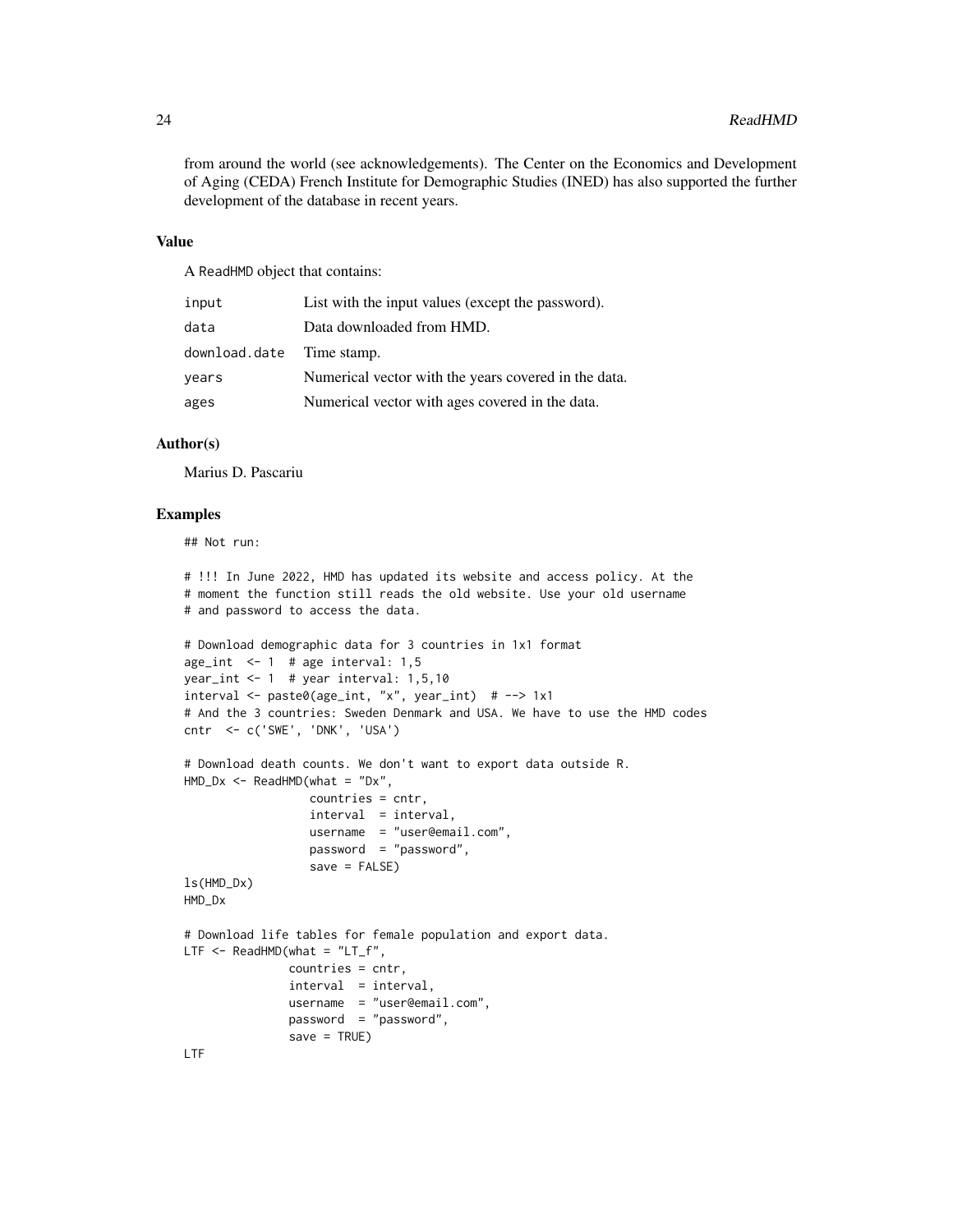<span id="page-24-0"></span>## End(Not run)

ReadJMD *Download the Japanese Mortality Database (JMD)*

#### **Description**

Download detailed mortality and population data of the 47 prefectures in Japan, in a single object. The source of data is the [Japanese Mortality Database.](https://www.ipss.go.jp/p-toukei/JMD/index-en.asp)

#### Usage

```
ReadJMD(what, regions = NULL, interval = "1x1", save = FALSE, show = TRUE)
```
#### Arguments

what What type of data are you looking for? The following options might be available for some or all the countries and regions:

- "births" birth records;
- "Dx\_lexis" deaths by Lexis triangles;
- "Ex\_lexis" exposure-to-risk by Lexis triangles;
- "population" population size;
- $"Dx"$  death counts;
- "Ex" exposure-to-risk;
- "mx" central death-rates;
- "LT\_f" period life tables for females;
- "LT\_m" period life tables for males;
- "LT\_t" period life tables both sexes combined;
- $"e0"$  period life expectancy at birth;
- "Exc" cohort exposures;
- "mxc" cohort death-rates;
- "LT\_fc" cohort life tables for females;
- "LT\_mc" cohort life tables for males;
- "LT\_tc" cohort life tables both sexes combined;
- "e0c" cohort life expectancy at birth;

regions Specify the region specific data you want to download by adding the JMD region code/s. Options: "Japan", "Hokkaido", "Aomori","Iwate", "Miyagi","Akita", "Yamagata", "Fukushima", "Ibaraki", "Tochigi","Gunma", "Saitama", "Chiba", "Tokyo", "Kanagawa", "Niigata", "Toyama","Ishikawa", "Fukui", "Yamanashi", "Nagano", "Gifu", "Shizuoka","Aichi","Mie", "Shiga", "Kyoto", "Osaka", "Hyogo", "Nara", "Wakayama", "Tottori","Shimane", "Okayama", "Hiroshima", "Yamaguchi", "Tokushima", "Kagawa","Ehime", "Kochi", "Fukuoka", "Saga", "Nagasaki", "Kumamoto", "Oita","Miyazaki", "Kagoshima", "Okinawa". If NULL data for all the regions are downloaded at once.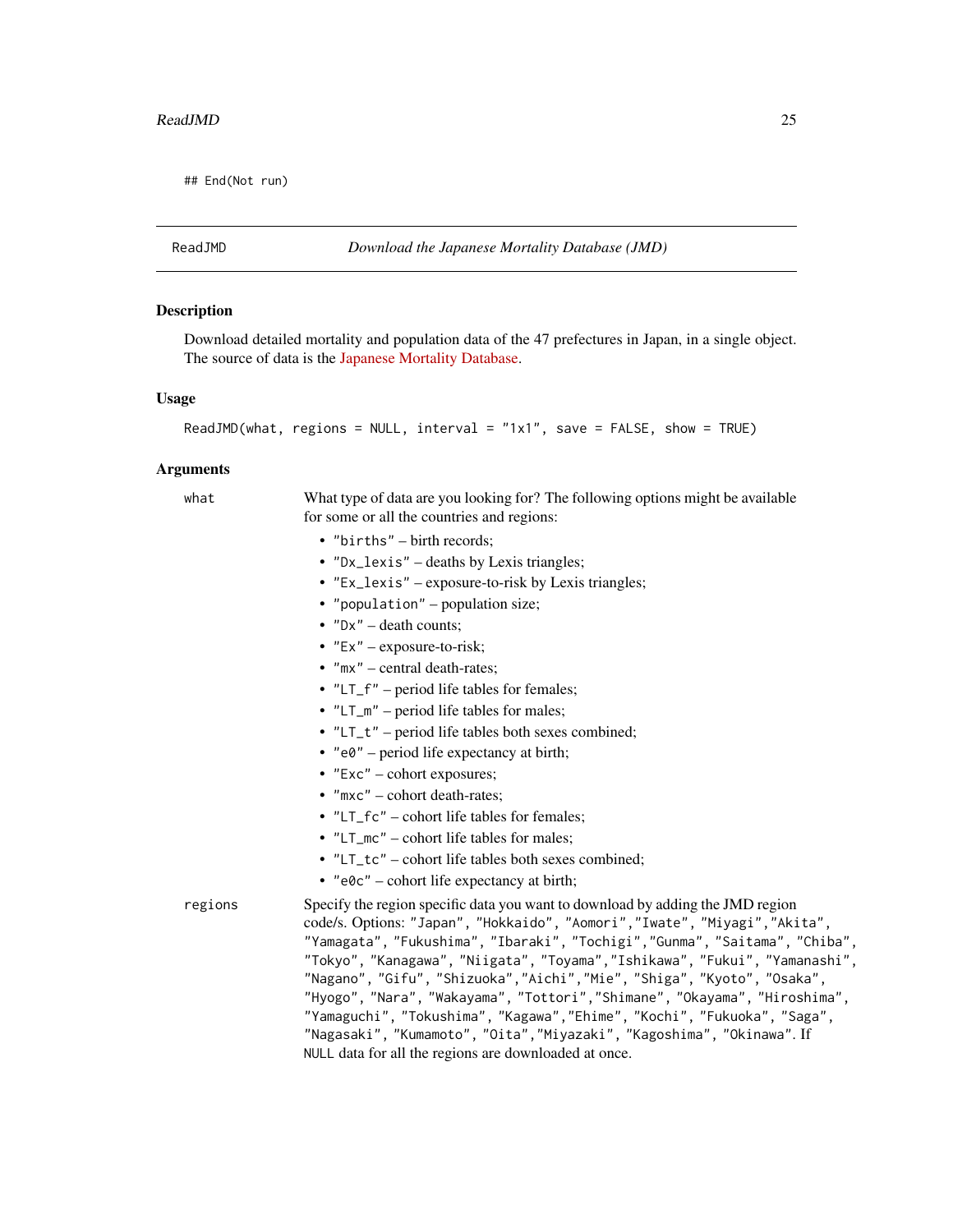| interval | Datasets are given in various age and time formats based on which the records<br>are agregated. Interval options: |
|----------|-------------------------------------------------------------------------------------------------------------------|
|          | • $"1x1" - by age and year;$                                                                                      |
|          | • $"1x5" - by age and 5-year time interval;$                                                                      |
|          | • " $1x10"$ – by age and 10-year time interval;                                                                   |
|          | • " $5x1$ " – by 5-year age group and year;                                                                       |
|          | • $"5x5" - by 5-year age group and 5-year time interval;$                                                         |
|          | • "5x10" -by 5-year age group and 10-year time interval.                                                          |
| save     | Do you want to save a copy of the dataset on your local machine? Logical.<br>Default: FALSE.                      |
| show     | Choose whether to display a progress bar. Logical. Default: TRUE.                                                 |

# Details

(Description taken from the JMD website).

The Japanese Mortality Database is a comprehensively-reorganized mortality database that is optimized for mortality research and consistent with the Human Mortality Database. This database is provided as a part of the research project "Demographic research on the causes and the socioeconomic consequence of longetivity extension in Japan" (2011-2013), "Demographic research on longevity extension, population aging, and their effects on the social security and socio-economic structures in Japan" (2014-2016), and "Comprehensive research from a demographic viewpoint on the longevity revolution" (2017-2019) at the National Institute of Population and Social Security Research.

The Japanese Mortality Database is designed to provide the life tables to all the people who are interested in Japanese mortality including domestic and foreign mortality researchers for the purpose of mortality research. Especially because we have structured it to conform with the HMD, our database is suitable for international comparison, we put emphasis on the compatibility with the HMD more than our country's particular characteristics. Therefore, the life tables by JMD do not necesarlily exhibit the same values as ones by the official life tables prepared and released by the Statistics and Information Department, Minister's Secretariat, Ministry of Health, Labor and Welfare according to the different base population or the methods for estimating the tables. When doing things other than mortality research, if life table that statistically displays our country's mortality situation is necessary, please use the official life table that has been prepared by the Statistics and Information Department, Minister's Secretariat, Ministry of Health, Labor and Welfare.

At the present time, we offer the data for All Japan and by prefecture. The project team is studying the methodology for estimating life tables along with data preparation. Therefore, the data may be updated when a new methodology is adopted. Please refer to "Methods" for further information.

#### Value

A ReadJMD object that contains:

| input                     | List with the input values;                          |
|---------------------------|------------------------------------------------------|
| data                      | Data downloaded from JMD;                            |
| download.date Time stamp; |                                                      |
| years                     | Numerical vector with the years covered in the data; |
| ages                      | Numerical vector with ages covered in the data.      |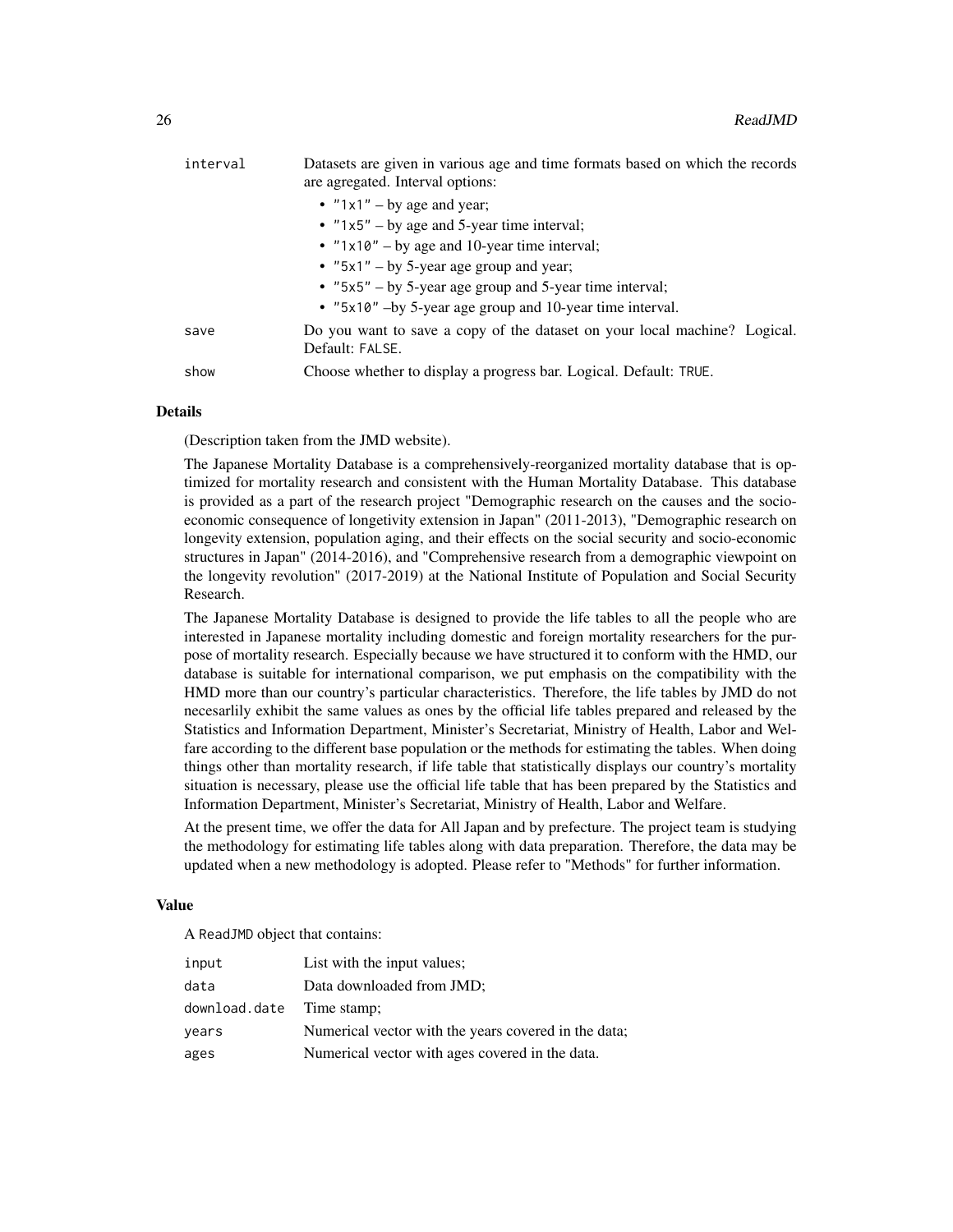#### <span id="page-26-0"></span>ReadJMD 27

# Author(s)

Marius D. Pascariu

# See Also

[ReadHMD](#page-21-1) [ReadCHMD](#page-19-1)

```
## Not run:
# Download demographic data for Fukushima and Tokyo regions in 1x1 format
# Death counts. We don't want to export data outside R.
JMD_Dx <- ReadJMD(what = "Dx",
                  regions = c('Fukushima', 'Tokyo'),
                  interval = "1x1",save = FALSE)
ls(JMD_Dx)
JMD_Dx
# Download life tables for female population in all the states and export data.
LTF <- ReadJMD(what = "LT_f", interval = "5x5", save = TRUE)
LTF
## End(Not run)
```